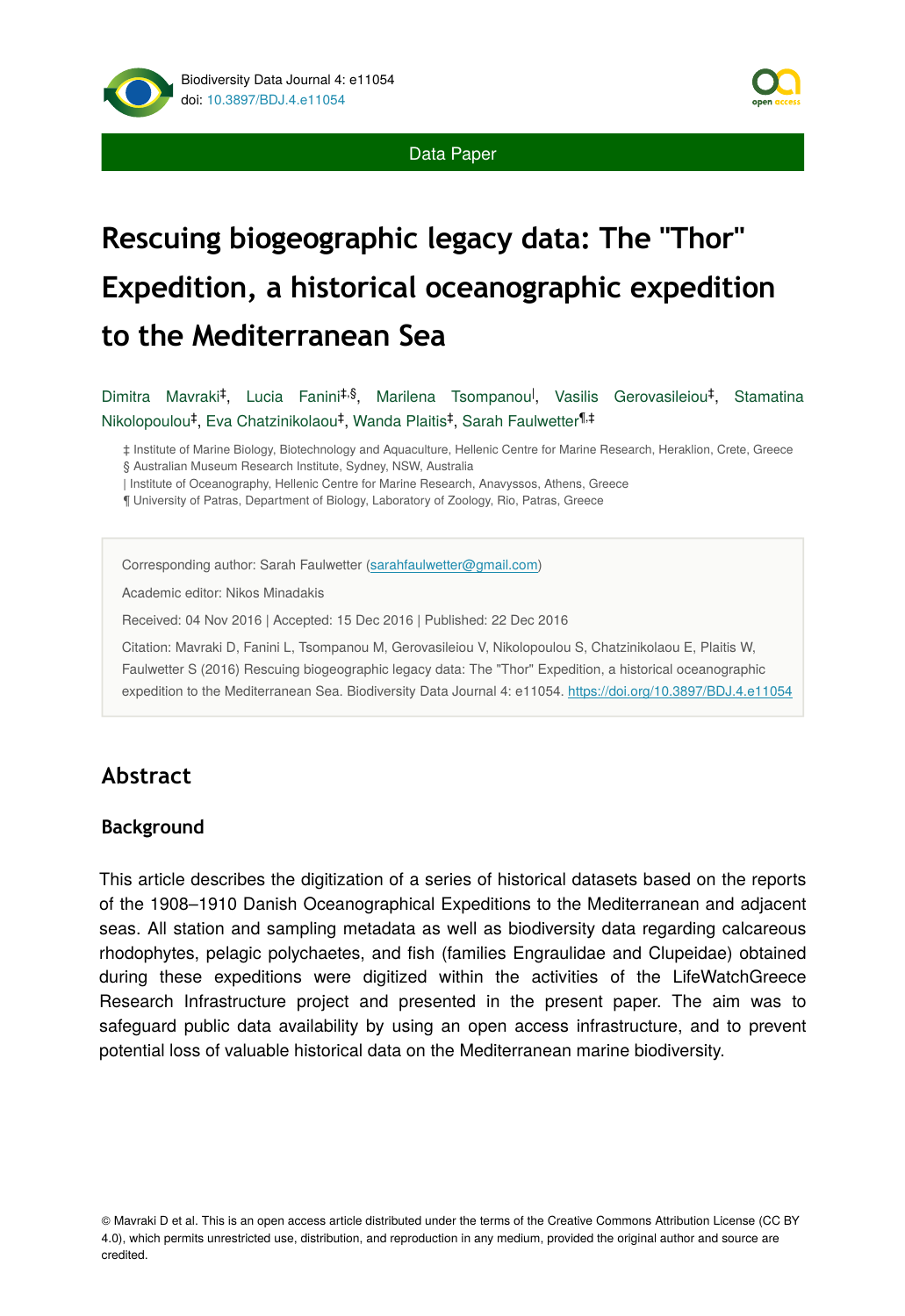### **New information**

The datasets digitized here cover 2,043 samples taken at 567 stations during a time period from 1904 to 1930 in the Mediterranean and adjacent seas. The samples resulted in 1,588 occurrence records of pelagic polychaetes, fish (*Clupeiformes*) and calcareous *algae* (Rhodophyta). In addition, basic environmental data (e.g. sea surface temperature, salinity) as well as meterological conditions are included for most sampling events. In addition to the description of the digitized datasets, a detailed description of the problems encountered during the digitization of this historical dataset and a discussion on the value of such data are provided.

## **Keywords**

Marine biodiversity, Rhodophyta, Polychaeta, *Clupeiformes*, Historical dataset, Danish Oceanographical Expedition, *Digitization*, Data management, Data rescue, Data archaeology

### **Introduction**

Historical data represent an invaluable source of information and are of paramount importance in establishing baselines for present and future studies, especially when dealing with global change. Marine meteorological historical datasets offer past climate information collected from early historical ship records that can help to create a more complete picture for global climate change research and help to establish effective predictive models and references for instrument calibration (Folland and Parker 1995, Woodruff et al. 2005, Brunet and Jones 2011). Historical biodiversity data, i.e. information on the past distribution of species, can help detecting the effects of climate change on range shifts, the distribution of invasive species, and the loss of habitats and species (Graham et al. 2004, Shaffer et al. 1998, Tingley and Beissinger 2009). The digitization of such type of data is a challenge in terms of identification and selection of literature, as well as human effort, but it returns information of an enormous value. The present study describes four datasets which were digitized, quality controlled and integrated into a harmonized dataset from publications of the Danish Expeditions to the Mediterranean Sea and adjacent marine areas during 1908-1910 and re-publishes: (a) the list of samples collected (including location and sampling method details), (b) the related hydrographical and environmental parameters and meteorological observations, and (c) the spatiotemporal occurrences of selected taxa (i.e. calcareous rhodophytes, pelagic polychaetes, and the fish families Engraulidae and Clupeidae).

The core of the integrated datasets comprises the Expeditions of the Danish research vessel "Thor" (Fig. 1), which took place in the Mediterranean during the winter of 1908– 1909 and in the summer of 1910. These expeditions were not independent cruises but had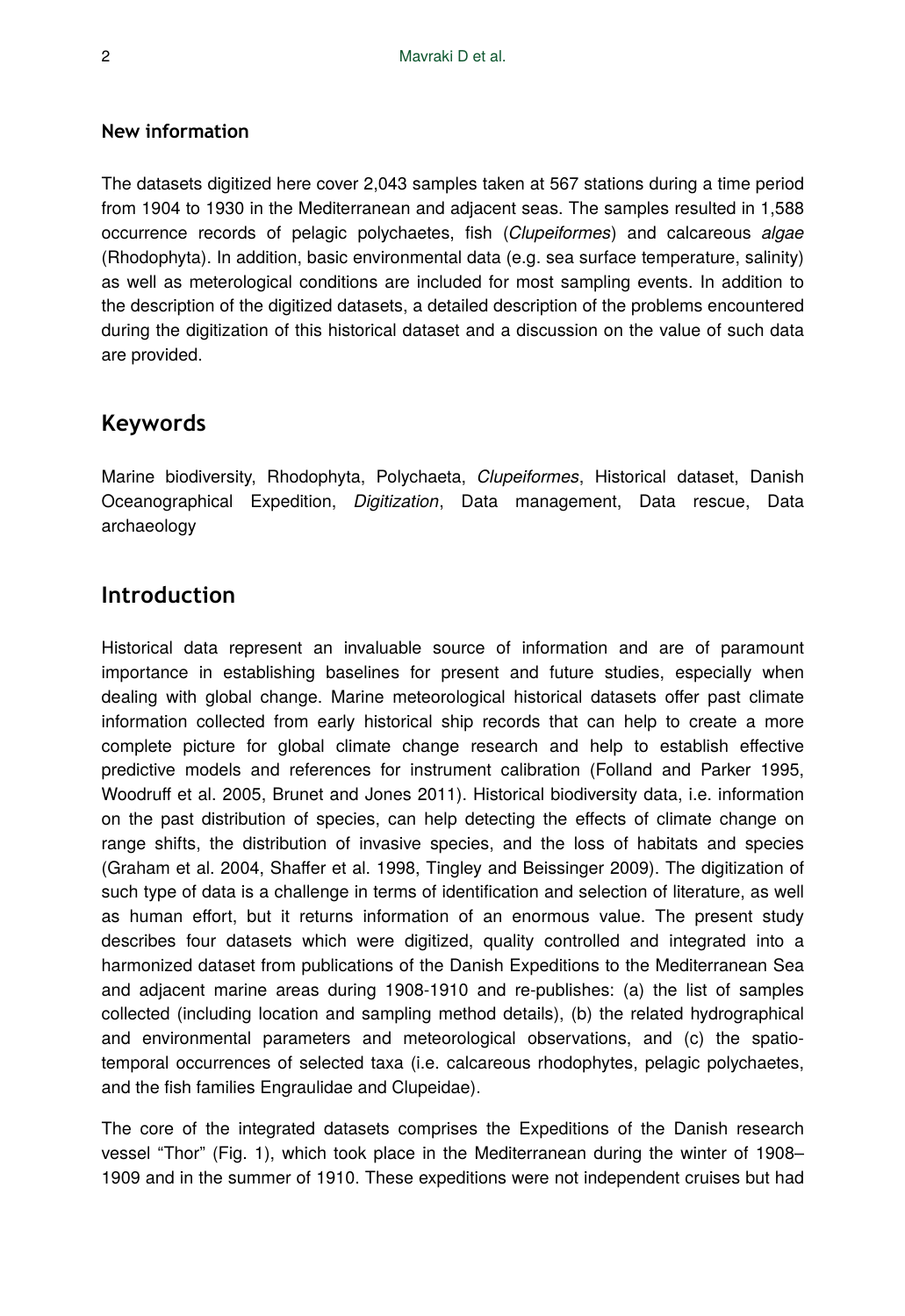been planned as a continuation of several Danish oceanographic research expeditions in the Atlantic Ocean since 1903. During these expeditions, equal effort was dedicated to collecting both biological and biogeochemical data in order to be able to relate species occurrences to environmental conditions. Sampling stations were selected explicitly in order to compare the species composition between areas with different biogeochemical characteristics. Towards this end, although the two expeditions focused mainly on the Mediterranean Sea, some stations in the adjacent areas of the Atlantic Ocean, as well as in the Sea of Marmara and the Black Sea, were also surveyed.



Figure 1. The Danish Research Steamer "Thor". Image from Schmidt (1912).

The "Thor" Expeditions fell into a period of general interest in the exploration of the oceans, and may be listed among other famous expeditions such as the global [Challenger](https://en.wikipedia.org/wiki/Challenger_expedition) [Expedition](https://en.wikipedia.org/wiki/Challenger_expedition), the [Siboga expedition](https://en.wikipedia.org/wiki/Siboga_expedition) in Indonesia, or the Pola expedition in the Mediterranean Sea (Schefbeck 1996), to name just a few. The Danish Oceanographic Expeditions (on various research vessels) in the first 30 years of the  $20<sup>th</sup>$  century were facilitated by the leadership and enthusiasm of Johannes Schmidt, who also succeeded in procuring the funds for these expeditions. The Thor expeditions were exceptionally well planned and documented, and the research questions investigated were not simply of an exploratory or observational nature. In contrast to many expeditions of the late 19th century, the aim of this survey was not simply the discovery of rare or new taxa; instead, it focused on: (a) obtaining a thorough understanding of the hydrography of the Mediterranean Sea, the Atlantic Ocean and their merging zone, (b) obtaining information on the most common organisms, studying their occurrences (and absences) in relation to environmental factors at different depth layers, and (c) gaining a better understanding of the life cycle and life history of the studied species. Most of the sampling sites were open sea stations, while coastal areas were only sampled occasionally and not systematically. Additional samples were collected by other vessels (commercial and scientific) after the completion of the two main expeditions of "Thor" to help individual researchers to fill the gaps in their data.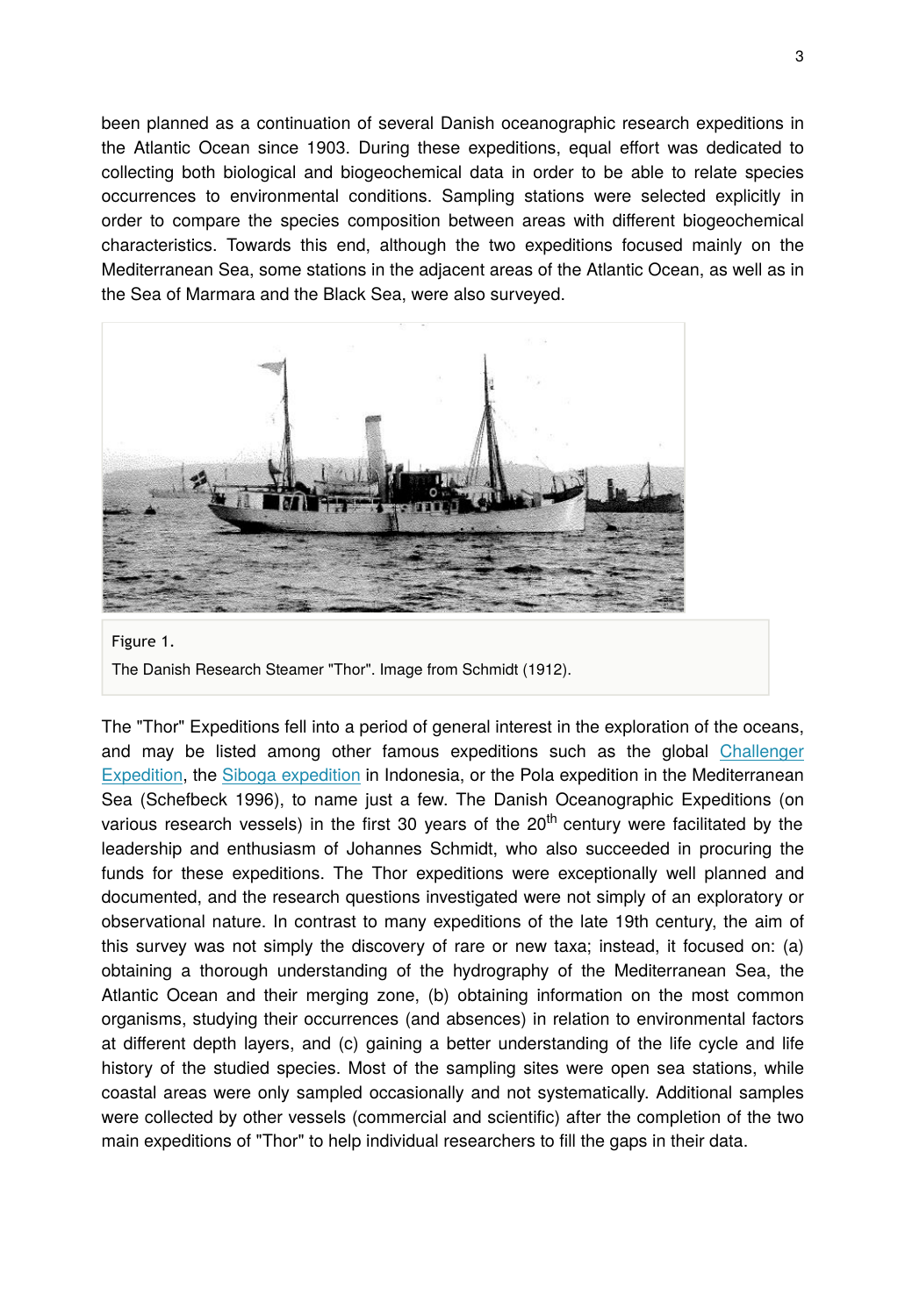The results of these expeditions were presented in three multi-part volumes published from 1912 to 1939 (Table 1). Apart from a series of hydrographic studies which were published mainly in the introductory volume (Volume 1), as well as in Volume 3, the biological data were published independently per taxonomic group in Volume 2. These publications were heterogeneous regarding their format and content; some focused on the life history of a single species, while others provided taxonomic reports of larger groups (e.g. Amphipoda) and stretched over several papers. Depending on the specific research under investigation, the authors used information not only from the Mediterranean "Thor" expedition, but to a varying extent also from the preceding Atlantic expeditions, as well as from the Danish research expeditions aboard the vessels "Pangan" (1911) and "Dana" (1921 and 1930).

#### Table 1.

List of all papers published in the series "Report on the Danish Oceanographical expeditions 1908-1910 to the Mediterranean and adjacent seas". For Volume 2, parts B, F and G, no reports were published.

| Volume                 |                | Part Title                                                                     | Author                                 | Year |
|------------------------|----------------|--------------------------------------------------------------------------------|----------------------------------------|------|
| V <sub>1</sub>         | 1              | Introduction, hydrography, deposits of the sea-bottom                          | Johannes Schmidt                       | 1912 |
| V <sub>2</sub> Biology | A1             | Flat-fishes (Heterosomata)                                                     | Harry Mcdonald<br>Kyle                 | 1913 |
| V2 Biology             | A <sub>2</sub> | Sternoptychidae (Argyropelecus and Sternoptyx)                                 | Poul Jespersen                         | 1915 |
| V <sub>2</sub> Biology | A <sub>3</sub> | Shore-fishes                                                                   | Louis Fage                             | 1918 |
| V2 Biology             | A4             | Stomiatidae (Stomias)                                                          | Vilhelm Ege                            | 1918 |
| V <sub>2</sub> Biology | A <sub>5</sub> | Argentinidae, Microstomidae, Opisthoproctidae,<br>Mediterranean Odontostomidae | Johannes Schmidt                       | 1918 |
| V2 Biology             | A <sub>6</sub> | Mediterranean Bramidae and Trichiuridae                                        | Johannes Schmidt<br>and A. Strubberg   | 1918 |
| V <sub>2</sub> Biology | A7             | Mediterranean Scopelidae (Saurus, Aulopus,<br>Chlorophthalmus and Myctophum)   | Åge Vedel Tåning                       | 1918 |
| V2 Biology             | A <sub>8</sub> | Lepadogaster                                                                   | Frédéric Guitel                        | 1920 |
| V2 Biology             | A9             | Engraulidae, Clupeidae                                                         | Louis Fage                             | 1920 |
| V <sub>2</sub> Biology | A10            | Lophius                                                                        | Åge Vedel Tåning                       | 1923 |
| V <sub>2</sub> Biology | A11            | Scombriformes                                                                  | Ernst Ehrenbaum                        | 1924 |
| V <sub>2</sub> Biology | A12            | Mediterranean Sternoptychidae                                                  | Poul Jespersen and<br>Åge Vedel Tåning | 1926 |
| V <sub>2</sub> Biology | A13            | Sudidae (Paralepis)                                                            | Vilhelm Ege                            | 1930 |
| V <sub>2</sub> Biology | A14            | Carangidae                                                                     | W. Schnakenbeck                        | 1931 |
| V2 Biology             | C <sub>1</sub> | Cephalopoda                                                                    | <b>Eduard Degner</b>                   | 1926 |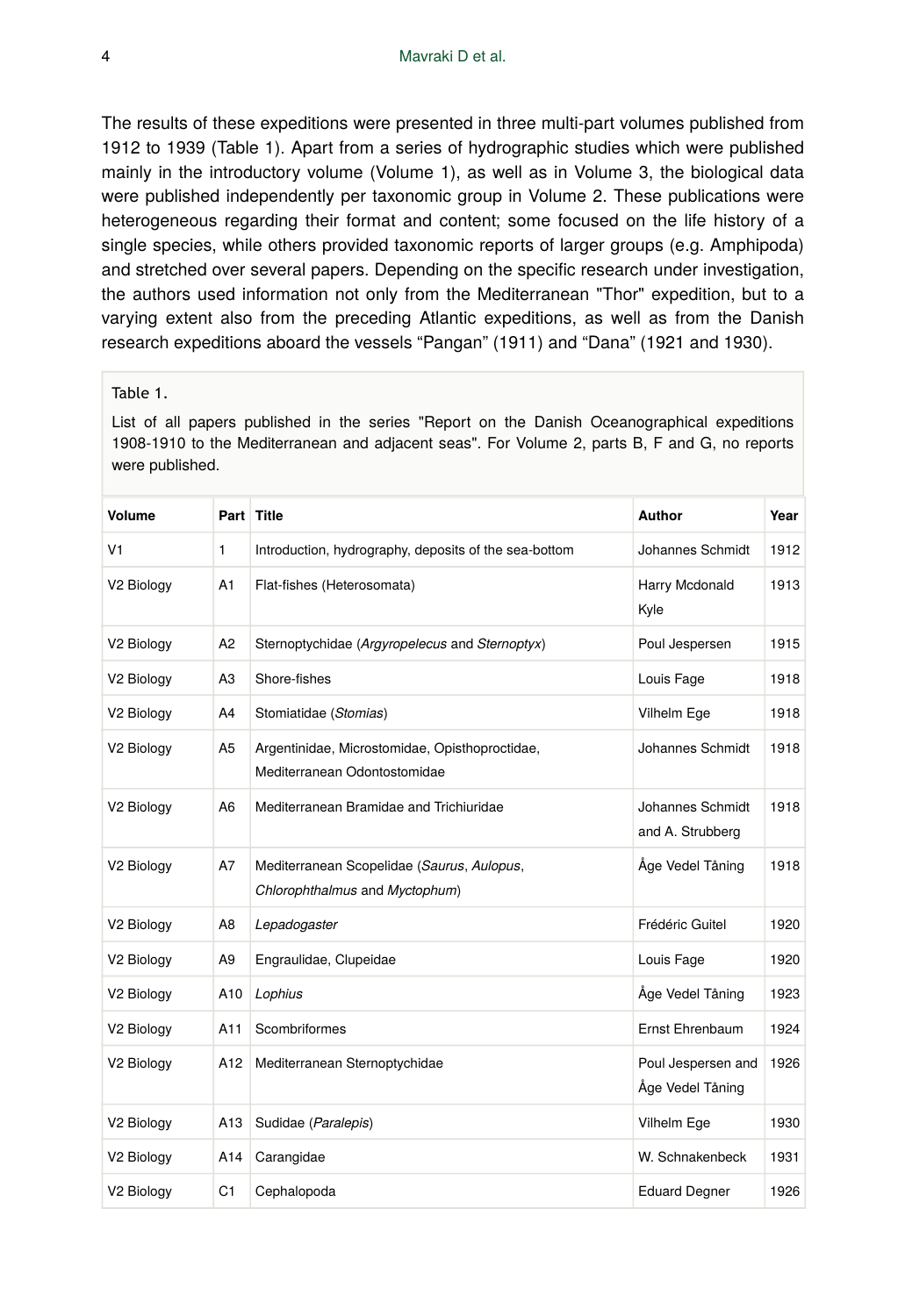| V2 Biology                    | D1             | Isopoda, Tanaidacea, Cumacea, Amphipoda (excl.<br>Hyperiidea)                                                                                       | Knud Stephensen              | 1915 |
|-------------------------------|----------------|-----------------------------------------------------------------------------------------------------------------------------------------------------|------------------------------|------|
| V <sub>2</sub> Biology        | D2             | Hyperiidea-Amphipoda (pt. 1: Lanceolidae, Scinidae,<br>Vibiliidae, Thaumatopsidae)                                                                  | Knud Stephensen              | 1918 |
| V2 Biology                    | D3             | Decapoda-Macrura excl. Sergestidae (Penaeidae,<br>Pasiphaeidae, Hoplophoridae, Nematocarcinidae, Scyllaridae,<br>Eryonidae, Nephropsidae, appendix) | Knud Stephensen              | 1923 |
| V2 Biology                    | D4             | Hyperiidea-Amphipoda (pt. 2: Paraphronimidae, Hyperiidae,<br>Dairellidae, Phronimidae, Anchylomeridae)                                              | Knud Stephensen              | 1924 |
| V <sub>2</sub> Biology        | D5             | Hyperiidea-Amphipoda (pt. 3: Lycaeopsidae, Pronoidae,<br>Lycaeidae, Brachyscelidae, Oxycephalidae, Parascelidae,<br>Platyscelidae)                  | Knud Stephensen              | 1926 |
| V <sub>2</sub> Biology        | D6             | Euphausiacea                                                                                                                                        | Johan T. Ruud                | 1936 |
| V2 Biology                    | E1             | Pelagic polychaetes of the families, Aphroditidae,<br>Phyllodocidae, Typhloscolecidae and Alcioidae.                                                | Elise Wesenberg-<br>Lund     | 1939 |
| V2 Biology                    | H <sub>1</sub> | Medusae                                                                                                                                             | Paul Lassenius<br>Kramp      | 1924 |
| V <sub>2</sub> Biology        | H <sub>2</sub> | Siphonophorae                                                                                                                                       | H. B. Bigelow and<br>M Sears | 1937 |
| V2 Biology                    | J1             | Mediterranean Ceratia                                                                                                                               | Eugen Jörgensen              | 1920 |
| V2 Biology                    | J2             | Mediterranean Dinophysiaceae                                                                                                                        | Eugen Jörgensen              | 1923 |
| V2 Biology                    | JЗ             | Mediterranean Tintinnidae                                                                                                                           | Eugen Jörgensen              | 1924 |
| V2 Biology                    | J4             | <b>Bacillariales</b>                                                                                                                                | J. Pavillard                 | 1926 |
| V2 Biology                    | K1             | Calcareous algae                                                                                                                                    | Mme Paul Lemoine             | 1915 |
| V2 Biology                    | K2             | Sea-grasses                                                                                                                                         | C. H. Ostenfeld              | 1918 |
| V2 Biology                    | KЗ             | Algae (excl. calcareous Algae)                                                                                                                      | Henning E.<br>Petersen       | 1918 |
| VЗ<br>Miscellaneous<br>papers | 1              | Experiments with drift-bottles : first report                                                                                                       | Johannes Schmidt             | 1913 |
| V3<br>Miscellaneous<br>papers | 2              | The Sargasso Sea, its boundaries and vegetation                                                                                                     | Øjvind Winge                 | 1923 |
| V3<br>Miscellaneous<br>papers | 3              | On the quantity of macroplankton in the Mediterranean and<br>the Atlantic                                                                           | Poul Jespersen               | 1923 |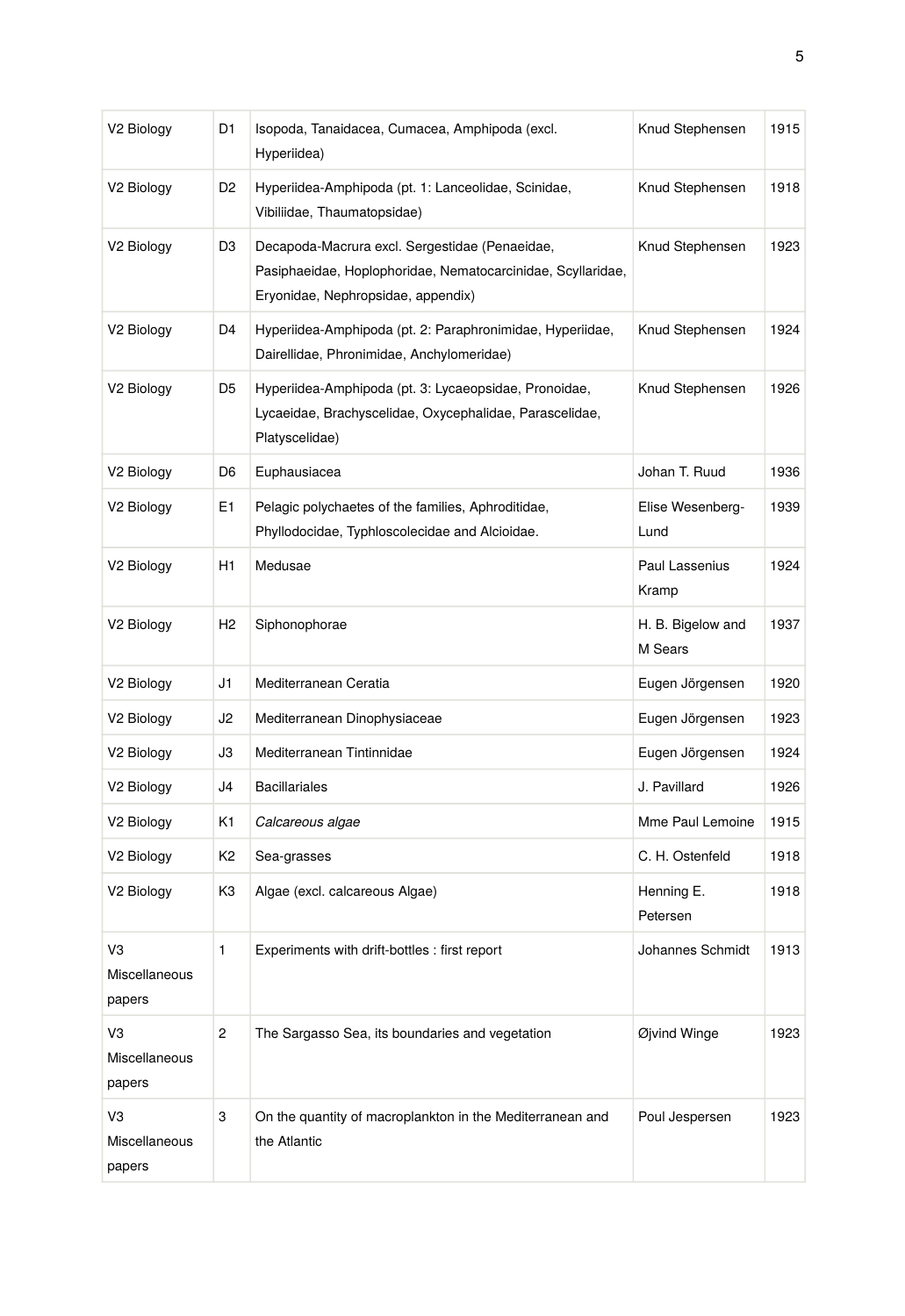| V3<br><b>Miscellaneous</b><br>papers | 4 | Elvers from north and south Europe                                                                                                          | A.C. Strubberg    | 1923 |
|--------------------------------------|---|---------------------------------------------------------------------------------------------------------------------------------------------|-------------------|------|
| VЗ<br>Miscellaneous<br>papers        | 5 | Experiments with drift-bottles (second report)                                                                                              | Giovanni Platania | 1923 |
| V3<br>Miscellaneous<br>papers        | 6 | Nitrate and phosphate contents of the Mediterranean water                                                                                   | H. Thomsen        | 1931 |
| VЗ<br>Miscellaneous<br>papers        | 7 | Some quantitative investigations on the bottom fauna at the<br>west coast of Italy, in the Bay of Algiers, and at the coast of<br>Portugal. | Ragnar Spärck     | 1931 |

This paper describes the process of digitizing the biogeographic data and sampling metadata of four publications included in Table 1: (i) Schmidt (1912), containing information on the expeditions, sampling stations, coordinates and relevant metadata (e.g. abiotic measurements); (ii) Lemoine (1915) on the taxonomy and distribution of calcareous rhodophytes; (iii) Wesenberg-Lund (1939) on the taxonomy and distribution of pelagic polychaetes; and (iv) Fage (1920), describing the development of the larval stages and the distribution of species in the fish families Engraulidae and Clupeidae. The specific four publications were selected in order to cover different habitats and organisms: from *algae* to animals, from pelagic to rocky shore species, and from larvae to adults. In addition, the team had sufficient taxonomic expertise on these groups to deal with problems arising during the quality control of taxonomic information.

# **Project description**

**Study area description:** The 1908–1910 "Thor" expedition focused on the Mediterranean Sea and the adjacent waters of the Atlantic Ocean, the Sea of Marmara and the Black Sea; additional stations from the Atlantic are included in the digitized datasets since they were reported in the individual biological publications.

**Design description:** During the two core expeditions of 1908–09 and 1910, 1,102 samples from 261 stations were collected. However, as the publications aimed at providing a more comprehensive picture of hydrographic and biological patterns across different geographic areas, they also included selected data from previous "Thor" expeditions in the North Sea and the North-Eastern Atlantic (1905–1906) and from other commercial and research vessels in the Mediterranean (1911–1912). These publications are also included in Schmidt (1912) and thus the introductory volume includes 1,566 samples from 443 stations.

The individual biological publications did not strictly analyse only the data from these stations but combine samples from various oceanographic expeditions from 1904 to 1930,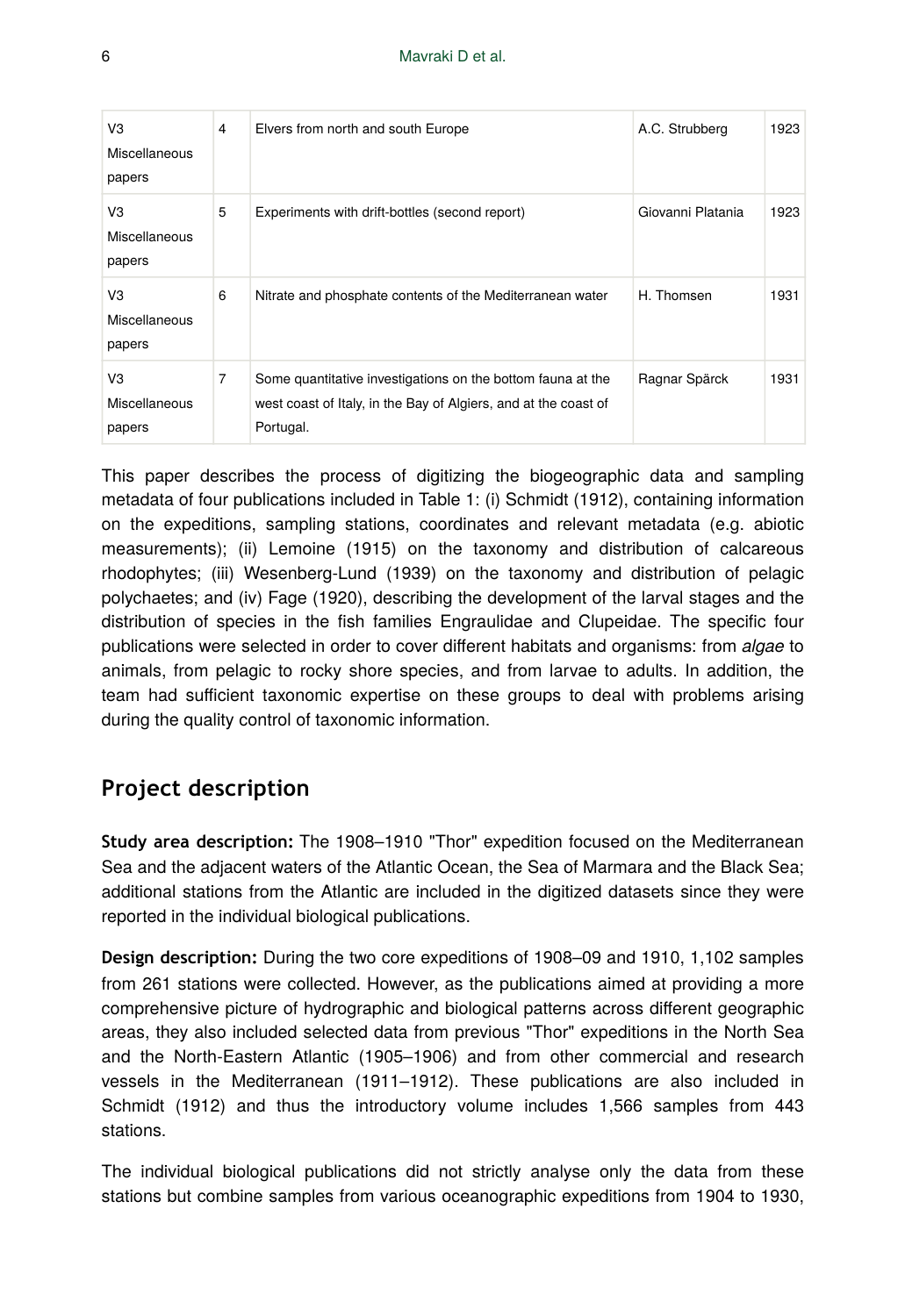including those of the research vessel "Dana" from its global campaign in the years 1921 and 1930 (Fig. 2). Thus, the combined datasets digitized and re-published herein finally comprise information from a total of 567 stations and 2,043 samples, which partially overlap (Fig. 3).



### Figure 2.

Timeline showing the different expeditions and the temporal coverage of the digitized publications.



### *Overview of the four digitized datasets*

### *Introductory table (sampling and environmental information)*

The introduction to the Danish Oceanographical Expedition by Schmidt (1912) includes a series of tables containing information on all samples collected during the core expedition of the "Thor" to the Mediterranean in 1908-1909 and 1910 (pages 25–41), additional tables listing samples on the related expedition of the "Thor" in the Atlantic Ocean in 1905 and 1906 (pages 41–47) and supplementary samples taken in 1911 and 1912 by other vessels in several locations in the Mediterranean Sea (pages 47–49). Additionally, the introduction contains information on the characteristics of the research vessel, details on the sampling gears and a description of sampling methods. The main table describes all samples and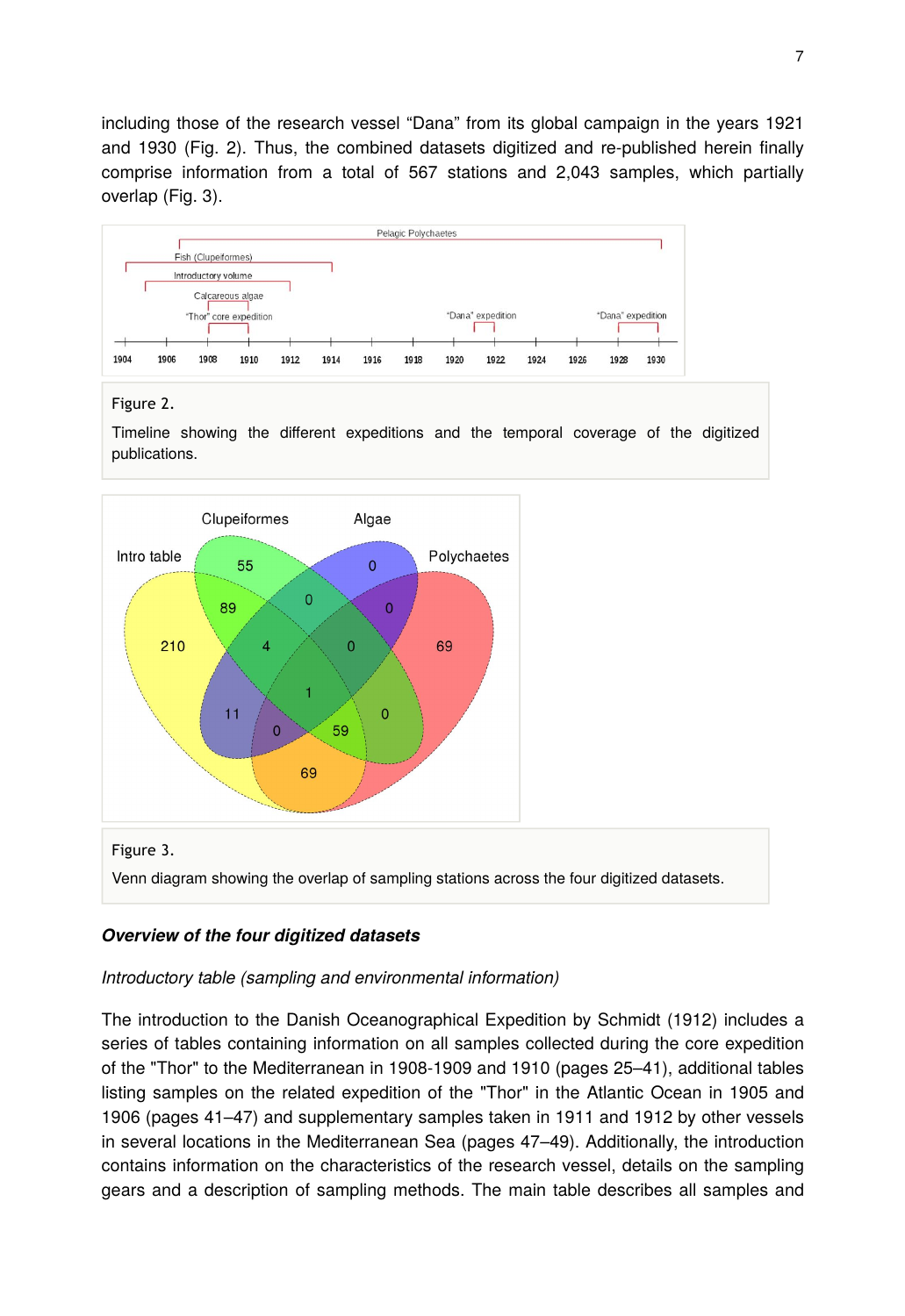lists relevant metadata such as station number and position, depths, sampling date and time, bottom characteristics, gear used (including the length of wire for nets and the duration of the haul) and environmental parameters (see also below, section "Sampling methods").

### *Pelagic polychaetes* (Wesenberg-Lund 1939)

This publication describes the pelagic polychaetes (excluding Tomopteridae), collected from various cruises of the "Thor" and additional vessels (1905–1911), as well as samples from the "Dana" expeditions (1921 and 1930), including a few samples from the tropical Eastern Atlantic. The paper focuses on taxonomic treatments, including descriptions and illustrations for each species, but provides full details on the samples each species was found in.

#### *Fish* (*Clupeiformes*) (Fage 1920)

This publication includes data from various "Thor" expeditions from 1905–1910, but also includes information from other vessels, encompassing in total a period from 1904–1912 and a geographic area including the Atlantic, the Mediterranean and the Suez Canal. The paper focuses on the life cycle and development of commercially important species of the familes Engraulidae and Clupeidae (e.g. sardines, sprats, anchovies) and analyses only larval stages. Abundances per larval size class are reported for each station, aiming at assessing seasonal fluctuations and productivity of different regions in the study area. Samples, their metadata, and abundances per size class are reported in tabular format for each species.

In addition to the data collected by the research vessels, Fage (1920) also presents a timeseries of twelve years of fish captures ("sardines") by the fishermen of Colliure (southern France), showing defined seasonality and allowing for a comparison, within the same report, between basic data related to larval growth and data related to commercial fishing. The digitization of these "fishermen data" was considered also of historical value and is included here as Suppl. material 5.

### *Calcareous algae* (Lemoine 1915)

This dataset includes taxonomic descriptions, drawings, global distribution maps and other remarks for the calcareous *algae* collected in the framework of the expedition. The paper focuses on taxonomic treatments, including descriptions and illustrations of species and listing the date and location it was found, but omitting additional information on coordinates, sampling dates, depth or gear. These metadata could in some cases be inferred from the introductory table, but in most cases this proved impossible due to lack of details given.

Table 2 provides an overview of the characteristics and coverage of the four individual datasets; Figs 4, 5, 6, 7 show the sampling stations of each of the datasets. The datasets can also be viewed through the [MedOBIS data viewer](http://medobis.portal.lifewatchgreece.eu/viewer) (account required) and downloaded in various formats.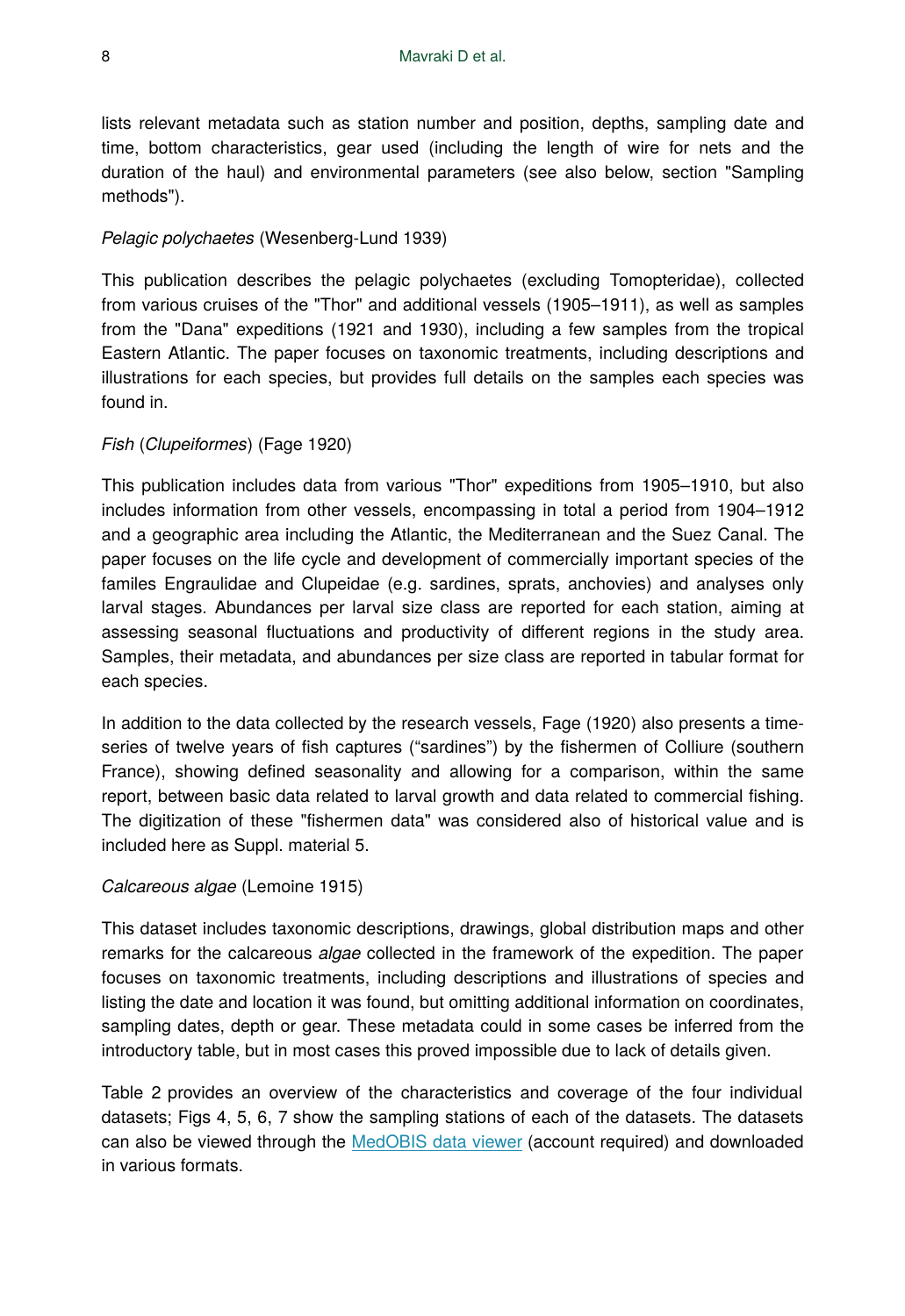### Table 2.

Summary of the content and coverage of the four digitized datasets. Note that depths may represent either sampling depths or bottom depths, this is unclear and confused in the publication (see also section "Step description" – "Difficulties and problems encountered during the digitization procedure")

|                                                                      | Introductory table                                                                                          | <b>Polychaetes</b>              | Fish (<br><b>Clupeiformes</b> )     | <b>Calcareous</b><br>algae      |
|----------------------------------------------------------------------|-------------------------------------------------------------------------------------------------------------|---------------------------------|-------------------------------------|---------------------------------|
| Temporal coverage                                                    | 1905-06-13 to 1912-01-07                                                                                    | 1905-05-14<br>to1930-06-18      | 1904-09-05<br>to1914-01-24          | 1908-12-14<br>to1910-09-19      |
| Geographical coverage<br>(min, max Latitude /<br>min, max Longitude) | 30.33, 53.1 /<br>-29.88, 29.83                                                                              | 0.516, 51.57/<br>-17.983, 28.23 | 28.6, 59.32 /<br>$-10.7, 33.05$     | 30.38, 48.72 /<br>$-4.75, 26.1$ |
| Minimum depth                                                        | $\mathbf 0$                                                                                                 | 20                              | $\mathbf 0$                         | 3                               |
| Maximum depth                                                        | 6020                                                                                                        | >4000                           | >3700                               | 98                              |
| No. of stations                                                      | 443                                                                                                         | 210                             | 208                                 | 16                              |
| No. of samples                                                       | 1566                                                                                                        | 599                             | 341                                 | 16                              |
| No. of occurrence<br>records                                         |                                                                                                             | 883                             | 646                                 | 59                              |
| Vessels                                                              | Thor, Ingolf, Florida, Pangan,<br>St. Croix, St. Jan, St. Thomas,<br>Agent Petersen, Anne, Caroline<br>Kock | Thor, Pangan,<br>Dana           | Thor, Algarvae,<br>Nordboen, Pangan | Thor                            |

**Funding:** This work was supported by the [LifeWatchGreece](https://www.lifewatchgreece.eu/) Research Infrastructure (MIS 384676), funded by the Greek Government under the General Secretariat of Research and Technology (GSRT), ESFRI Projects, National Strategic Reference Framework (NSRF). The original "Thor" expedition was funded by the Carlsberg Foundation (Copenhagen).

# **Sampling methods**

**Sampling description:** The research steamer "Thor" was 35 m long and 6.5 m wide and was equipped with laboratory facilities for oceanographic surveys. The main types of sampling gear used during the "Thor" expedition and specifically for the four examined datasets are described below and listed in Table 3. In addition, fi[lm material recorded](https://www.youtube.com/watch?v=4ZVx261JH1E) [during the Danish Oceanographic Expedition Around The World \(1928-1930\) on the](https://www.youtube.com/watch?v=4ZVx261JH1E) [research vessel "Dana"](https://www.youtube.com/watch?v=4ZVx261JH1E) documents the equipment of the ship and the use of the gear, much of which was used in a similar fashion during the "Thor" expeditions. Schmidt (1912) provides an extensive description of different types of sampling gear and their use on board.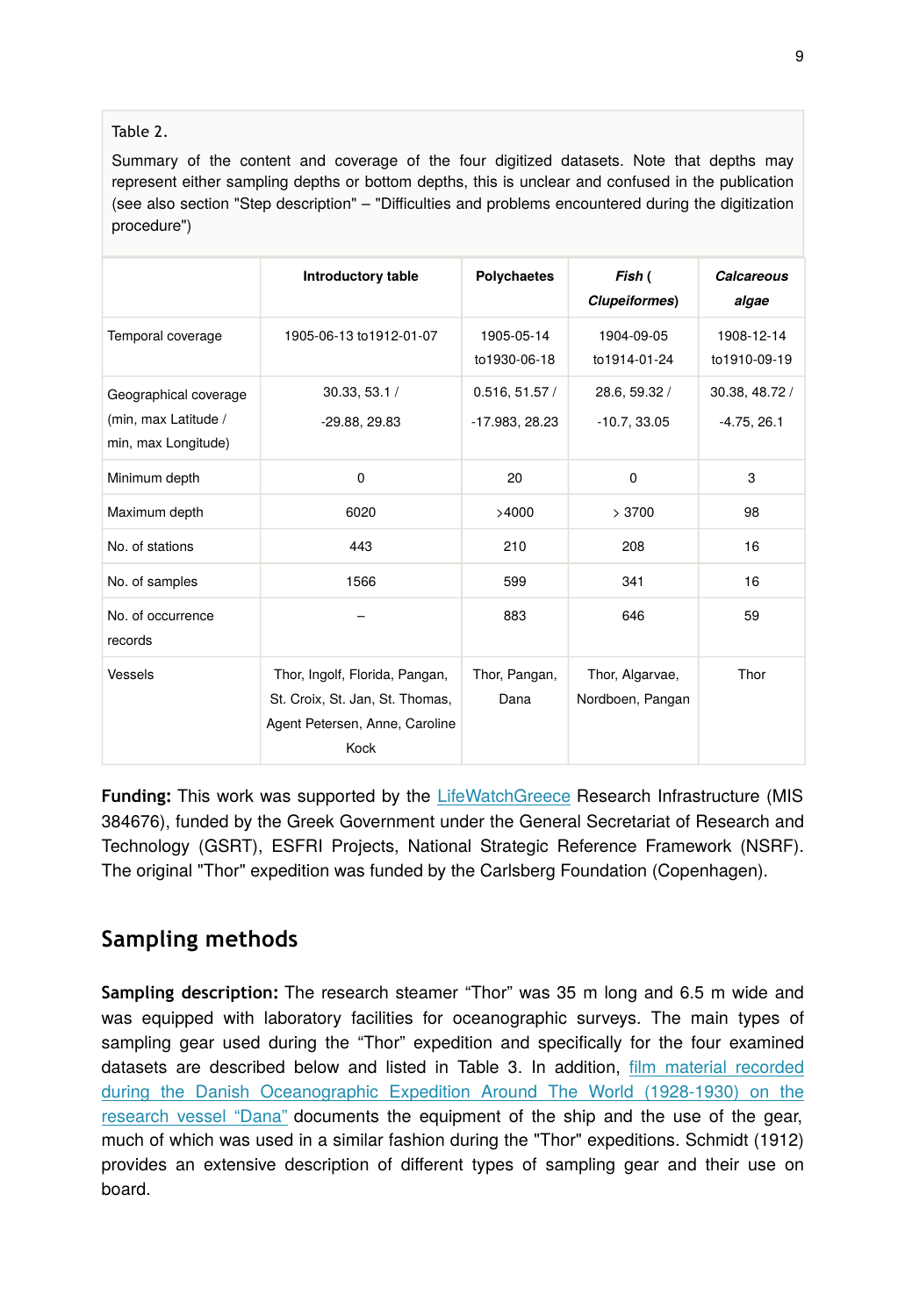

# Figure 4.

Map of the stations sampled by Thor and other vessels during the core expeditions of 1908– 1909 and 1910 and additional expeditions from 1905–1906 and 1911–1912 (stations listed in the introductory table in Schmidt 1912).





Map of sampling stations where pelagic polychaetes were collected.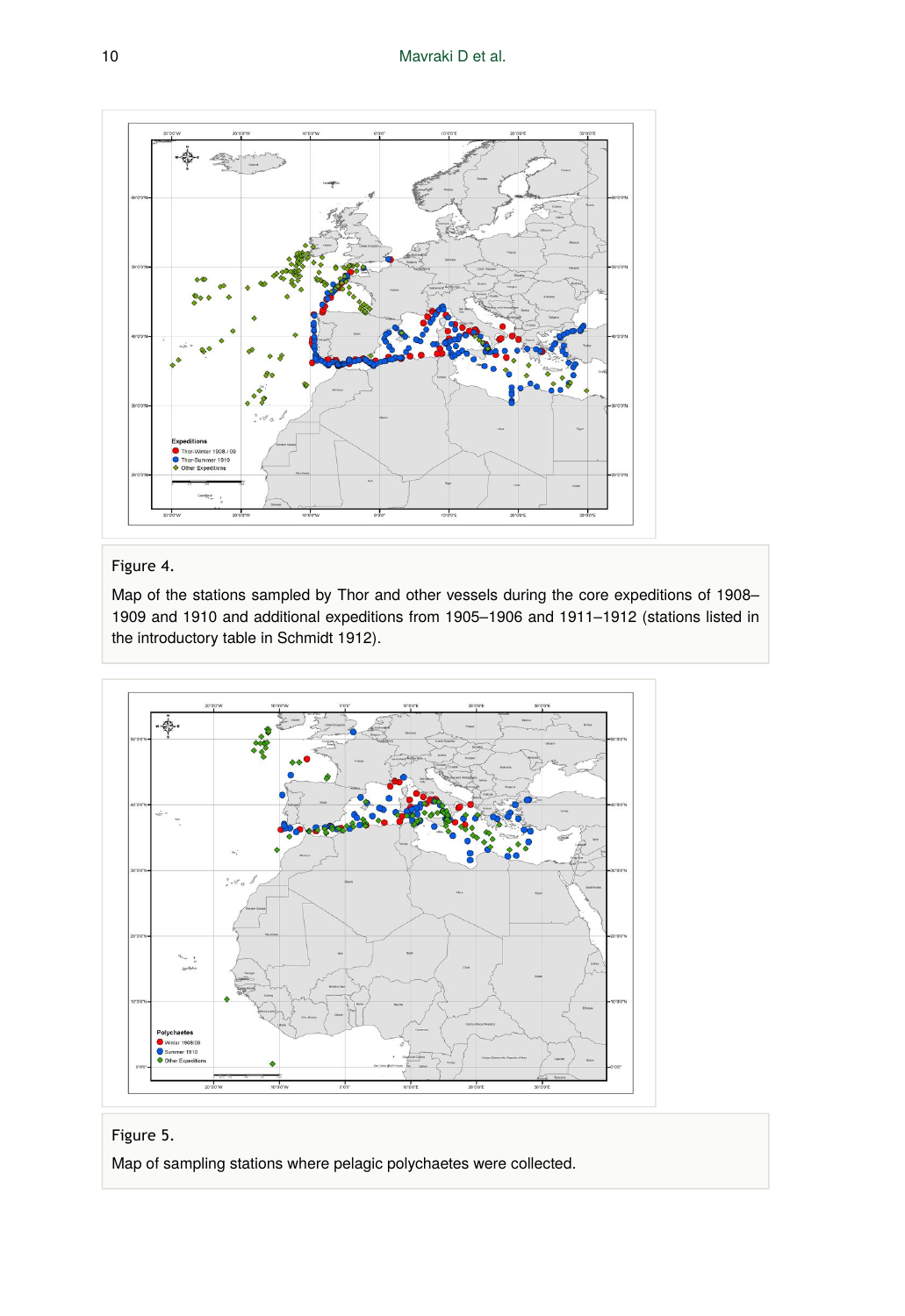

# Figure 6.

Map of sampling stations where fish (*Clupeiformes*) were collected.



# Figure 7.

Map of sampling stations where calcareous *algae* (Rhodophyta) were collected.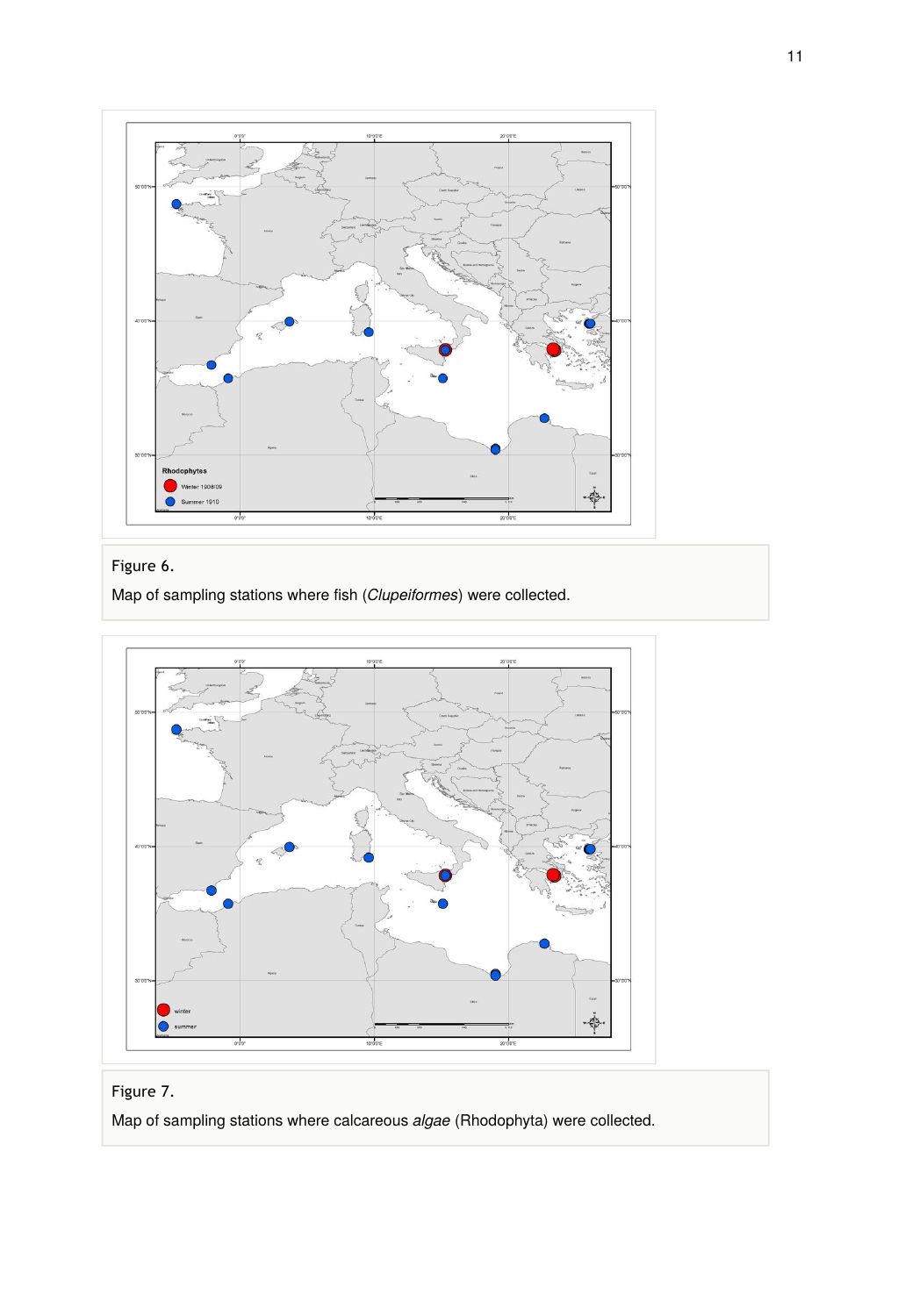### Table 3.

Sampling gears used during the "Thor" (and complementary) expeditions. Abbreviations are used in the table of samples in Schmidt's introductory volume (Schmidt 1912) and are also explained therein. Additional information on mesh sizes of nets was retrieved from Sverdrup et al. (1942).

|                  | Abbreviation Full description                                                                          |
|------------------|--------------------------------------------------------------------------------------------------------|
| Aa 2             | Eel drift-seine                                                                                        |
| C 130            | Ring-trawl, 130 cm in diameter at opening, 1 mm mesh size, horizontal haul                             |
| C <sub>200</sub> | Ring-trawl, 200 cm in diameter at opening, 1 mm mesh size, horizontal haul                             |
| D 1              | Dredge, rectangular opening, 27x117 cm, 1 mm mesh size, horizontal haul                                |
| D <sub>2</sub>   | Dredge, triangular opening, 45x45 cm, 1 mm mesh size, horizontal haul                                  |
| н                | Hand-Dredge, 18x14 cm                                                                                  |
| L                | Long-line with halibut and cod hooks                                                                   |
| м                | Monaco trawl, 56x170 cm at opening, horizontal haul                                                    |
| N 30             | Nansen's closing net, 30 cm in diameter at opening, gauze No. 20, 0.076 mm mesh size, vertical<br>haul |
| N 50             | Nansen's closing net, 50 cm in diameter at opening, gauze No. 20, 0.076 mm mesh size, vertical<br>haul |
| O                | Otter-trawl, head-rope 15.25 m (50 feet), 30 mm mesh size, horizontal haul                             |
| P 100            | Silk-net, open, conical, 100 cm in diameter at opening, gauze No. 3, 0.333 mm mesh size                |
| P 30             | Silk-net, open, conical, 30 cm in diameter at opening, gauze No. 20, 0.076 mm mesh size                |
| R                | Shrimp net                                                                                             |
| S 100            | Stramin-net, open, conical, 100 cm in diameter at opening, 1 mm mesh size                              |
| S 150            | Stramin-net, open, conical, 150 cm in diameter at opening, 1 mm mesh size                              |
| S 200            | Stramin-net, open, conical, 200 cm in diameter at opening, 1 mm mesh size                              |
| T <sub>25</sub>  | Taffeta-net, open, conical, 25 cm in diameter                                                          |
| Y 200            | Young-fish trawl, 200 cm in diameter at opening, 1 mm mesh size, horizontal haul                       |
| Y 330            | Young-fish trawl, 330 cm in diameter at opening, 1 mm mesh size, horizontal haul                       |
| E 1000           | Open Ringtrawl, 1000 cm in diameter                                                                    |
| E 300            | Open Ringtrawl, 300 cm in diameter, meshes 24-18-12 mm                                                 |
| Y                | Petersen trawl, without opening given                                                                  |

For horizontal bottom and pelagic trawling, two models of young fish trawls ("Petersen's young fish trawl") were used, one 7 m long net with an opening of 200 cm diameter (Y 200), the other 8.5 m long with an opening of 330 cm (Y 330), both with a mesh size of 1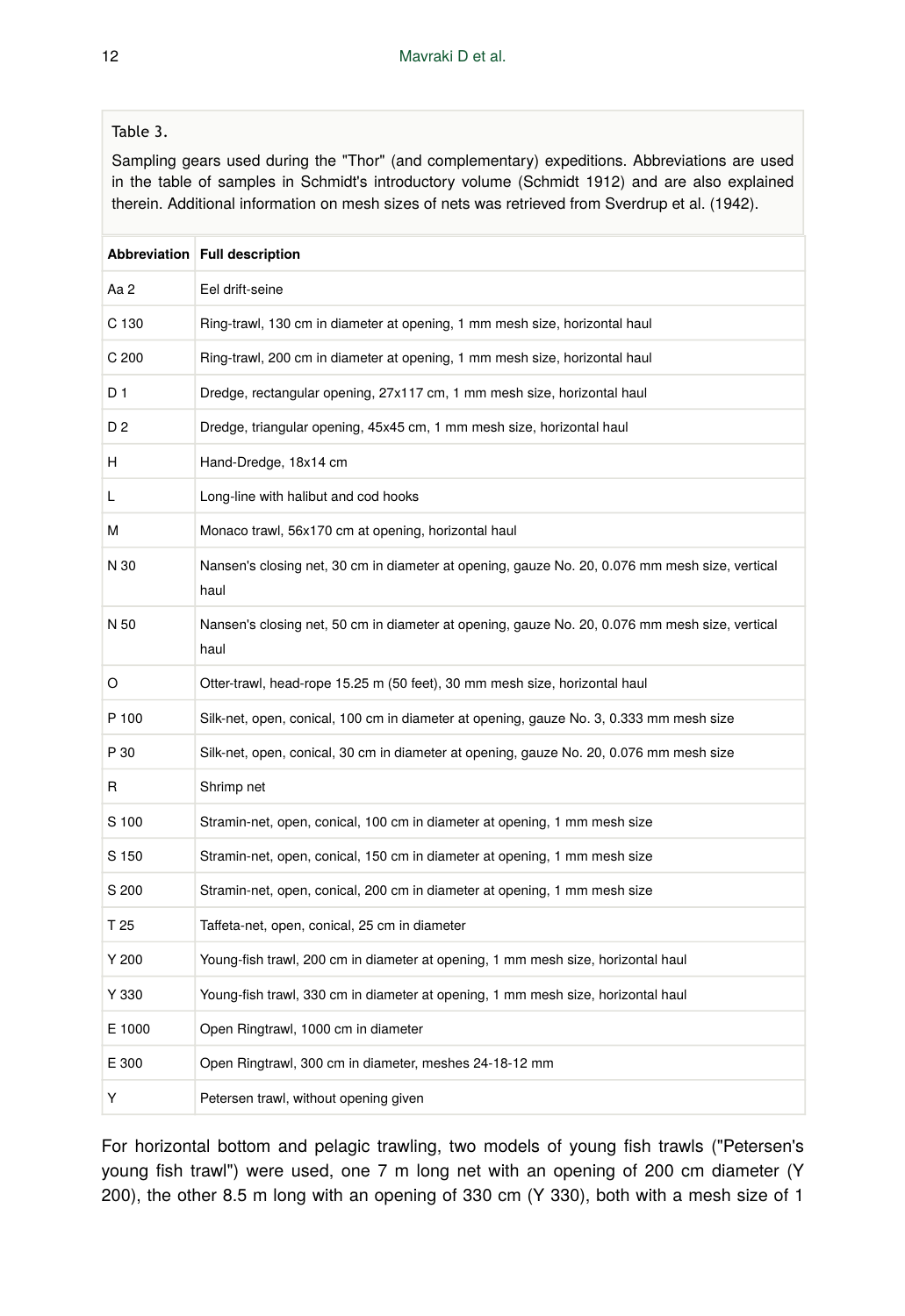mm. Less frequently, a Monaco trawl (M) with a length of 6 m and a mesh size of 3 cm was used.

To collect fish eggs, larvae and other plankton, either open conical stramin nets (three different opening diameters; 100 cm, 150 cm and 200 cm  $-$  S 100, S 150 and S 200, respectively) with a mesh size of 1 mm, or fine-meshed open silk nets (P 100 and P 30) with mesh sizes of 333 um and 76 um were used. The silk nets were either used for surface sampling or they were attached to a trawl-wire used in greater depths.

Vertical plankton hauls were performed with Nansen closing nets (opening diameters of 30 cm (N 30) and 50 cm (N 50)) and a mesh size of 76  $\mu$ m.

Four different types of ring trawls were used, with diameters from 130 cm to 1000 cm (C 200, C 130, E 300, E 1000 – the latter two only during the Dana expedition) and varying mesh sizes. The ring trawls were used for horizontal trawling, but could be closed at a specific depth before hauling them to the surface, thus allowing sampling at selective depths.

Bottom dredges comprised one with a rectangular opening (D 1), one with a triangular opening (D 2), and a small hand-dredge (H) with dimensions of 18 x 14 cm.

Additional types of sampling gear used occasionally during the "Thor" expedition included a small type of otter-trawl, a Danish eel hand-seine dragged by hand (mesh size of 1–2.5 cm) and shrimp nets used during wading from the beach for capturing various small fish, among others (Table 3).

The most commonly used gears during the expeditions were the young fish trawls, stramin nets, silk nets and Nansen nets (Table 4).

#### Table 4.

Numbers of samples taken with each sampling gear during the "Thor" (and complementary) expeditions, per dataset. Samples where the gear used could not be determined (e.g. unknown abbreviation used, mixed gears reported per sample (samples merged), etc. – see also next paragraph) are excluded. Abbreviations are explained in Table 3.

| <b>Abbreviation</b> | Introductory table | Polychaetes    | <b>Clupeiformes</b> | Calcareous Algae |
|---------------------|--------------------|----------------|---------------------|------------------|
| Aa 2                | 11                 |                |                     |                  |
| C 130               | 3                  |                |                     |                  |
| C <sub>200</sub>    | 11                 |                |                     |                  |
| D <sub>1</sub>      | 65                 |                |                     | 6                |
| D <sub>2</sub>      | 6                  |                |                     | 1                |
| E 1000              |                    | $\overline{c}$ |                     |                  |
| E 300               |                    | $\overline{c}$ |                     |                  |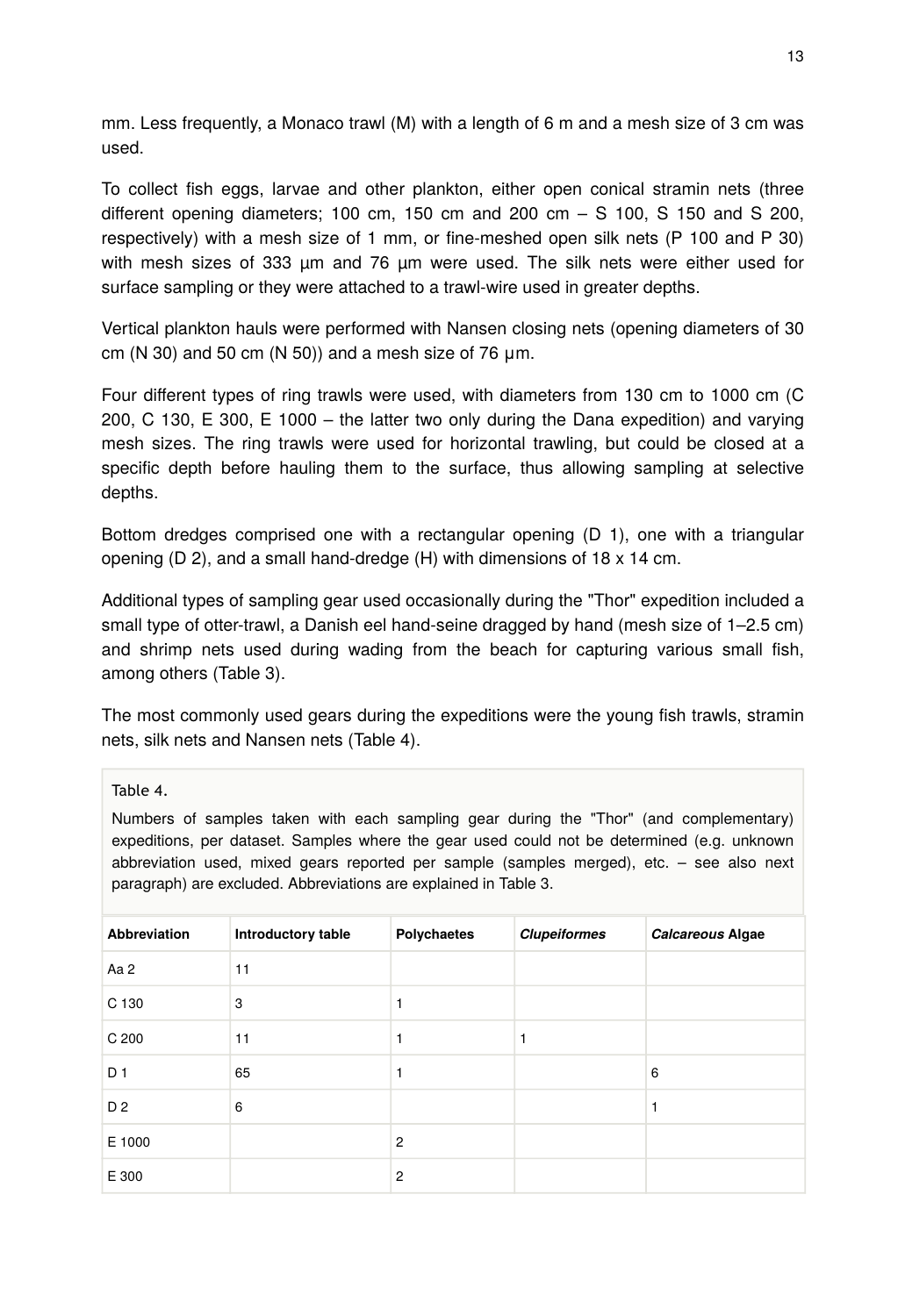| н           | 10             |              |     |  |
|-------------|----------------|--------------|-----|--|
| O           | $\mathbf{1}$   |              |     |  |
| P 100       | 229            | 10           | 11  |  |
| P 30        | 87             |              |     |  |
| $\mathsf R$ | $\mathbf{1}$   |              |     |  |
| S 100       | 76             | 6            | 9   |  |
| S 150       | 19             | 15           | 3   |  |
| S 200       | 27             | 345          | 13  |  |
| T 25        | $\overline{4}$ |              |     |  |
| Y           |                | $\mathbf{1}$ | 64  |  |
| Y 200       | 481            | 187          | 204 |  |
| Y 330       | 219            | 20           | 26  |  |

Several samples are not included in Table 4 for the following reasons:

- Wesenberg-Lund (1939) lists information on the sampling gear for each sample of pelagic polychaetes; however, in some cases it seems that samples from different gears were merged, as two different gears are listed per sample. These cannot be allocated unambigously.
- Fage (1920) lists sampling gears used to catch fish (*Clupeiformes*) in great detail when related to the "Thor" expeditions 1908–1910; however, for several samples proceeding from complementary expeditions the only information given is "Petersen's young fish trawl", without further specification. By matching samples to the information in the introductory volume, information on the opening diameter could be assigned to most samples. The remaining samples are listed in Table 4 as "Y".
- No information on the sampling gear used for the collection of calcareous *algae* is given by Lemoine (1915); however, by matching the samples to the information given in the introductory table (Schmidt 1912), information could be inferred for several of the samples. However, samples could not always be unambiguously matched, thus explaining the low numbers in Table 4.

### *Environmental parameters*

During the "Thor" expedition, environmental conditions occurring at the time of the sampling were measured in great detail. Measurements are reported in parts of Volume 1 and Volume 3 of the series (Table 1). These were not digitized here, and the only environmental parameters contained in the dataset are those reported in the introductory table by Schmidt (1912). Additional information on the methodology was obtained from Nielsen (1912), same volume (Table 5).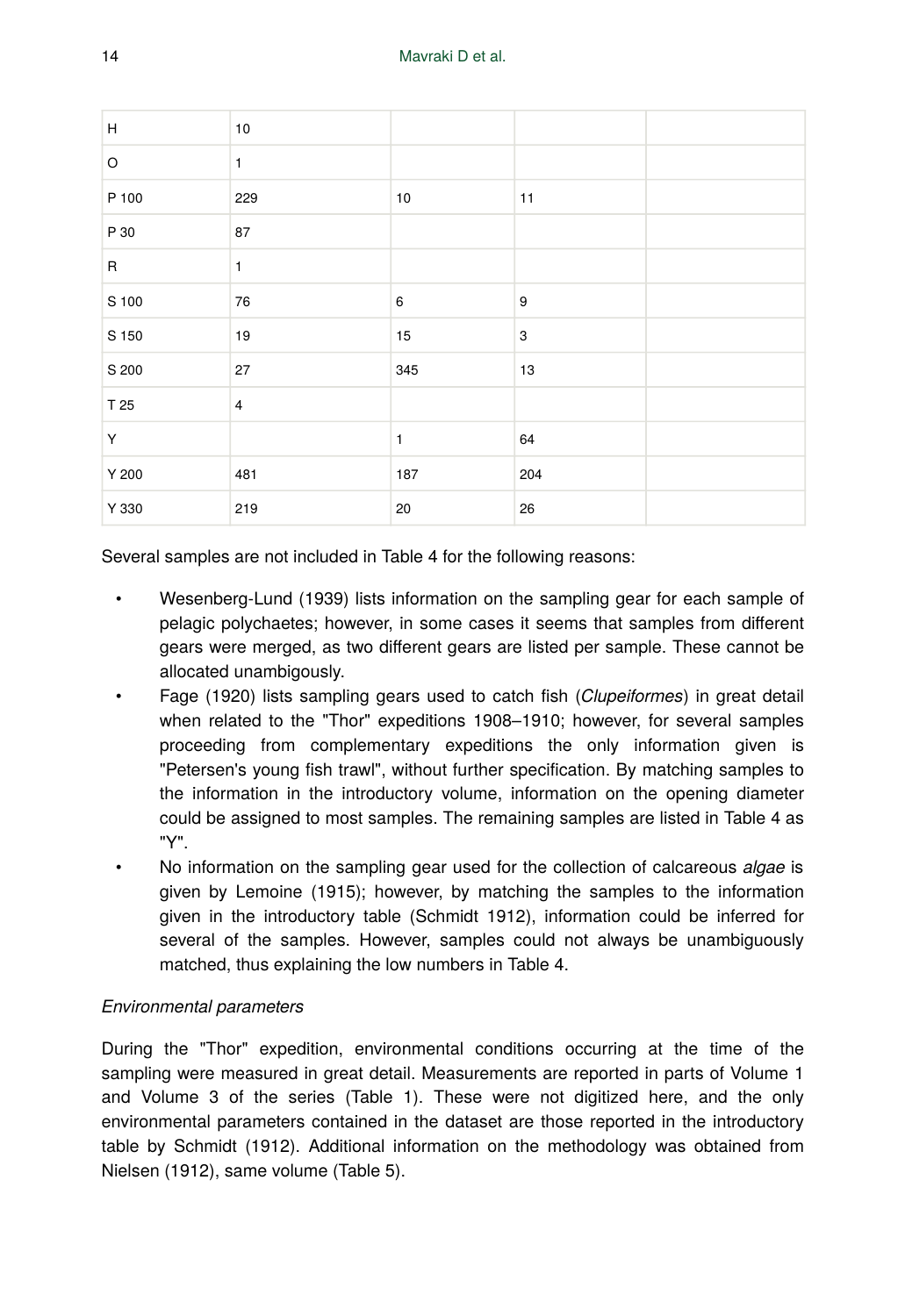### Table 5.

Environmental parameters reported for the samples in the introductory table by Schmidt (1912).

| Column name in<br>publication | Units as reported in publication Notes                                                         |                                                                                                                                                                                     |
|-------------------------------|------------------------------------------------------------------------------------------------|-------------------------------------------------------------------------------------------------------------------------------------------------------------------------------------|
| Weather                       |                                                                                                | General meteorological conditions (cloudy, misty, clear etc.)<br>are reported, but seem to be subjective, no scale of<br>reference is reported anywhere.                            |
| Wind Direction0-<br>12        | Indicated in the column header as<br>a 0-12 scale, but quadrants are<br>reported (e.g. NNE; S) | 0-12 is an unusual scale (commonly, degrees are used) and<br>not used in the actual data. No further information available,<br>maybe simply a typographic error in the column name. |
| Wind Force 0-12               |                                                                                                | Appears to be on a Beaufort scale, even if not specified in<br>the original document.                                                                                               |
| Sea Direction0-<br>12         | Indicated to be on a 0-12 scale,<br>but quadrants are reported (e.g.<br><b>NNE; S).</b>        | Seems to be the observed direction of the swell, no further<br>information given in the manuscript.                                                                                 |
| Sea Force0-12                 |                                                                                                | Appears to be on a Beaufort scale, even if not specified in<br>the manuscript(s) (The Douglas scale would have only 10<br>possible values).                                         |
| Temperature Air               | °C                                                                                             | Precision of one decimal place. Measurement device was<br>not specified.                                                                                                            |
| Temperature<br>Surface        | °C                                                                                             | Precision of two decimal places; given in the form of "12°40"<br>in the manuscript.                                                                                                 |
| Surface Chlorine              | $\%$                                                                                           | Chlorine weight in grams per 1,000 g sea-water, unit<br>specification from Nielsen (1912).                                                                                          |
| Surface Salinity              | $\%$                                                                                           | Obtained by titration in the Mediterranean Sea and by<br>aerometer in Bosphorus and the Dardanelles. Salinity<br>weight in grams per 1,000 g sea-water Nielsen (1912).              |

**Quality control:** Individual datasets were digitized manually from scanned copies of the original documents. In general, the quality control procedures applied through the data management process, were based on the Principles of Data Quality according to Chapman (2005) and the [OBIS node manual.](http://www.iode.org/index.php?option=com_oe&task=viewDocumentRecord&docID=9174) Moreover, as the digitization of historical datasets scattered over different manuscripts in a heterogeneous format presents a special challenge, more details on the digitization *steps*, the structure of the data and the quality control measures are given below (section "Step description").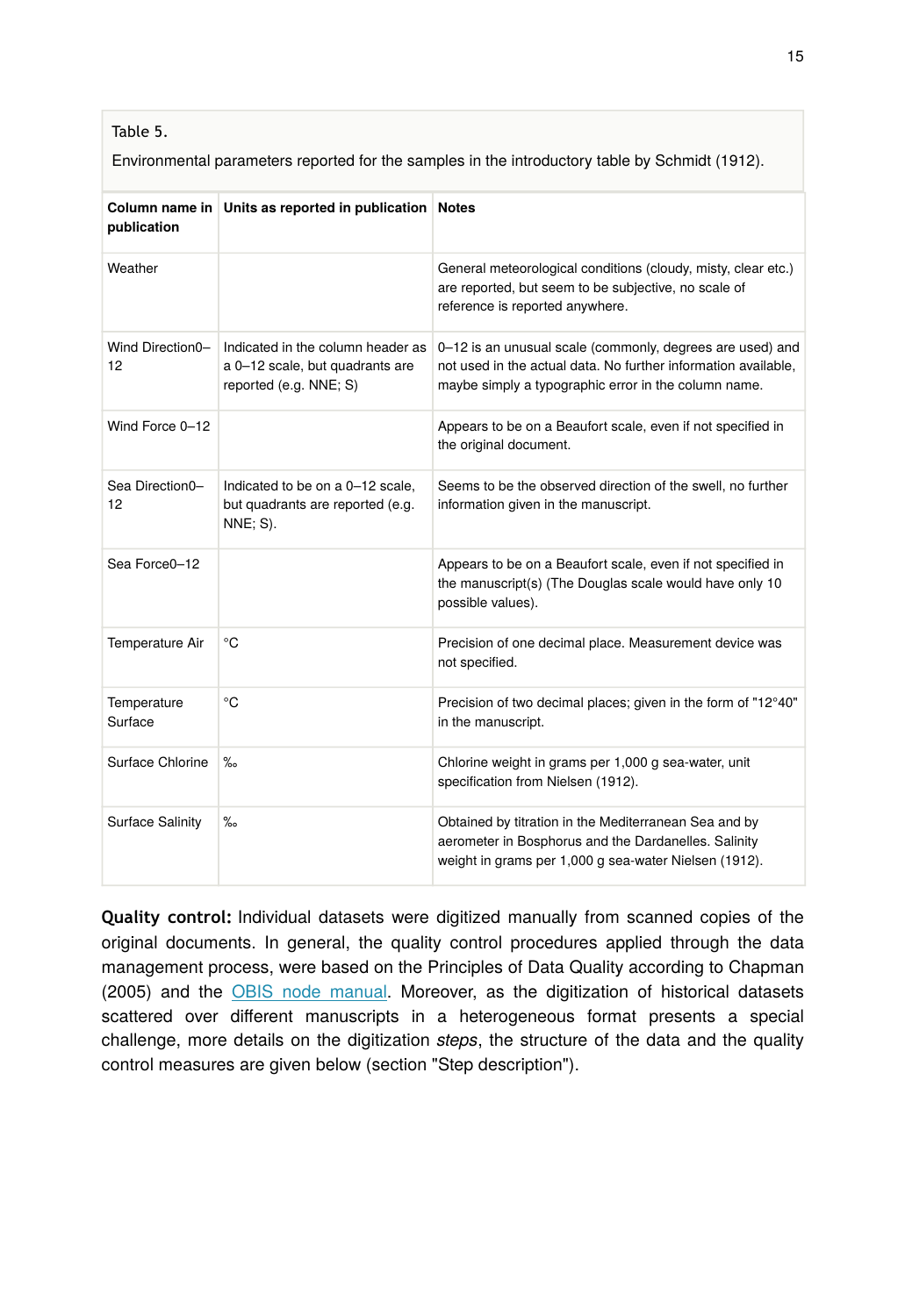### **Step description:** *Digitization steps*

- 1. Manual digitization of the information on samples and their associated metadata from the "Table of Stations" (page 25 and onwards) in the introductory volume (Schmidt 1912). These data were enriched with information from the main text (e.g. sampling methods and gear) when necessary.
- 2. Independent manual digitization of the three biological publications, including all available data on samples, sampling metadata, species occurences, abundances, etc.
- 3. Independent quality control of each dataset, e.g. check if location of coordinates falls on land or outside the study area; standardize taxon names against [WoRMS](http://marinespecies.org/) (WoRMS Editorial Board 2016); check for inconsistencies in dates, depths, locations, sample numbers, abundances, use of gear, etc.
- 4. Sampling information in the biological publications (e.g. location, date, time, gear) were matched against the introductory volume which was used as a reference dataset, and unique sample IDs were ascribed to these samples. In cases where the biological publications included samples from additional expeditions which were not covered in the introductory volume, samples could not be matched (Fig. 3). There were also samples mentioned in the introductory volume which were not associated with any biological information, since they are described in other publications of the series that were not digitized yet.
- 5. A second round of quality control was performed on the integrated datasets. In cases of inconsistencies of information between the biological datasets and the introductory volume it was assumed that the information in the introductory table is the correct one, and a note was kept in the remarks field of the dataset.
- 6. Missing data in a dataset (on e.g. coordinates, sampling gear, sampling time, etc.) were either derived from other datasets or from other scientific and historical publications whenever possible.
- 7. Creation of metadata for each dataset.

This strategy resulted in a uniform dataset which allowed the seamless integration of data, as they all resulted from the same core expedition. However, to pay respect to the individual data publications and to allow users to access the data under a specific taxonomic focus, the datasets were published separately, with separate metadata and individual URLs. All datasets are available as Darwin Core Archives under a [CC-Zero](http://creativecommons.org/choose/zero/) [waiver](http://creativecommons.org/choose/zero/) via the [Integrated Publishing Toolkit \(IPT\) o](http://ipt.medobis.eu)f the [Mediterranean Ocean](http://ipt.medobis.eu) [Biogeographic Information System,](http://ipt.medobis.eu) supported by the [LifeWatchGreece](https://www.lifewatchgreece.eu/) Infrastructure (see section "Data resources" below for the URLs of each dataset).

Data have to be formatted according to the DarwinCore schema (DwC) for dissemination through global biogeographic databases (e.g. [Ocean Biogeographic Information System](http://iobis.org) [\(OBIS\),](http://iobis.org) [Global Biodiversity Information Facility \(GBIF\)](http://gbif.org)), thus some modifications of the or enrichments were unavoidable. As this format is not necessarily user-friendly for human users (e.g. information might be merged into one field), a version of the datasets in a nonstandardized but more easily usable format is provided as Suppl. materials 1, 2, 3, 4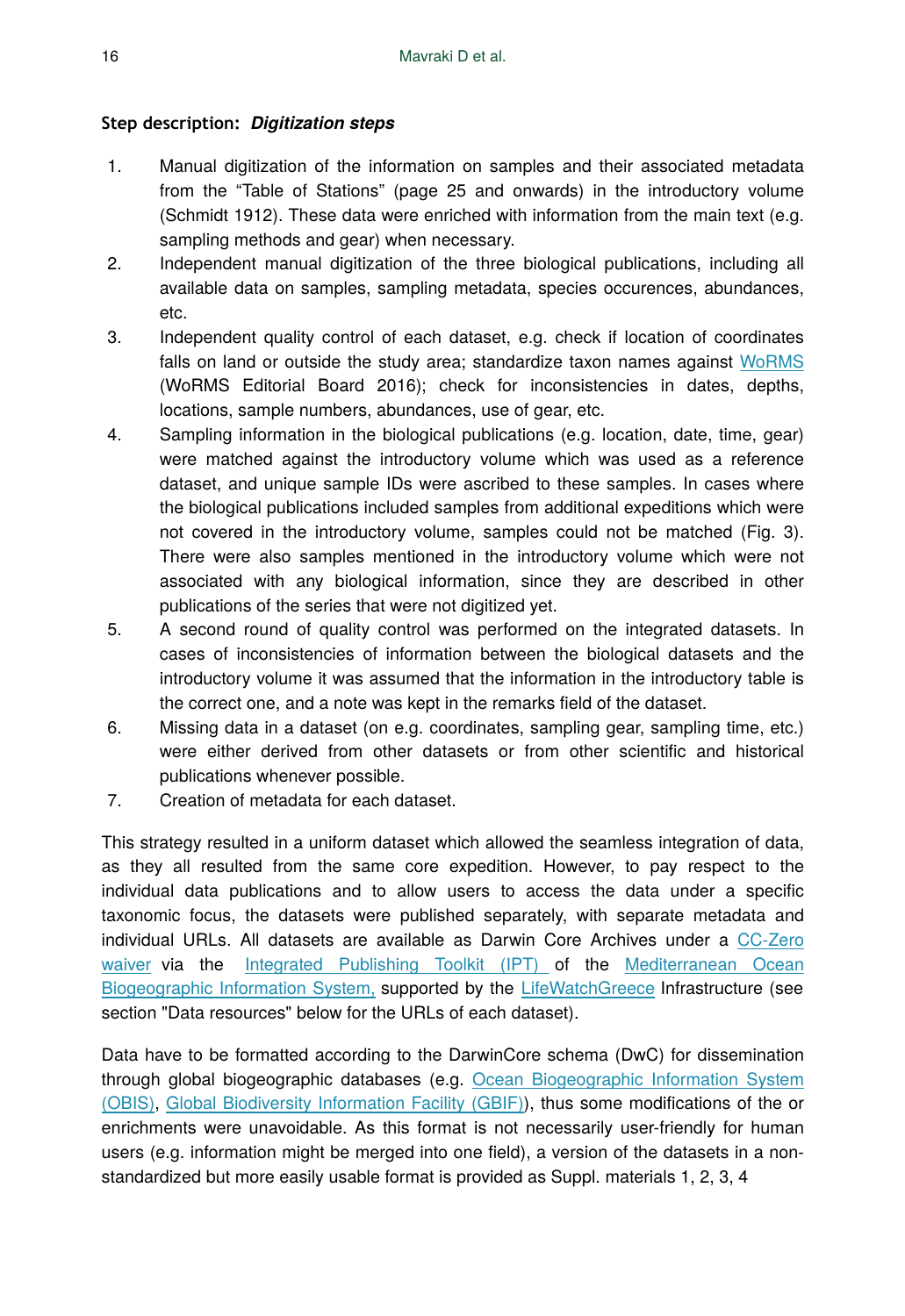#### *Difficulties and problems encountered during the procedure*

#### *Same station codes for different locations*

The samples of the core expedition of "Thor" in 1908–1910 had been given incrementing numbers in the introductory volume. However, the same identification codes had been used for stations of the 1905–1906 expedition, thus Schmidt created unique station codes by appending the last two digits of the year to these stations (e.g. "59.06" for station 59 in the year 1906). This practice was followed during the digitization for all years and stations from all publications where only the station code was listed. In cases where this was not sufficient to create a unique station ID, an additional letter was added to the station code (e.g. 283a.11 and 283b.11). This was done in two cases: (a) where the same code was used for different stations on different expeditions in the same year, and (b) where in the list of stations two different spatial points (coordinates) were listed under the same station code.

#### *Samples not identified unambiguously in the manuscript*

No unique sample codes were given in any of the publications. During the digitization process, unique codes were created for all samples (a sample was assumed to represent a unique combination of position, date, time, gear, length of wire and haul duration) by appending a letter to the station number (e.g. 10.08-a, 10.08-b, etc). In one case, where the same sample (all data identical) was listed twice in the introductory table, this was treated as two different samples to be in accordance with the manuscript; however, the biological data could not be mapped unambiguously to either of the two. During the assignment of sample IDs, records from the individual dataset were matched to the introductory table which served as a reference. This allowed to identify samples unambiguously and to supplement sampling metadata where it was missing in some cases. However, not all samples in the datasets "Pelagic Polychaetes" and "*Calcareous algae*" could be matched unambiguously to a sample code in the introductory table, even if they were taken at the same day and at the same station. In the polychaete dataset, many samples (gears/times) seem to have been merged (i.e. two sampling gears/times reported), or the sampling gear might have been matched to one sample and the sampling time to another. The dataset on calcareous *algae* did not report information on sampling time and gear. As the database requires a unique sample code, however, new "artificial" sample codes were created for these ambiguous samples. This probably increases the number of sampling events artificially, but as the total number of these "artificial" samples is low (20), this was considered as the best practice.

#### *Coordinates format and precision, georeferencing*

Latitude and Longitude are given in Degrees-Minutes in the original publications. This corresponds —roughly, depending on latitude— to a radius of uncertainty of around 2,000 m around the given point. In the datasets, coordinates were converted to decimal degrees with two decimals places to account for the originally given precision (no seconds given). The radius of uncertainty was recorded in the field "coordinateUncertaintyInMeters" in the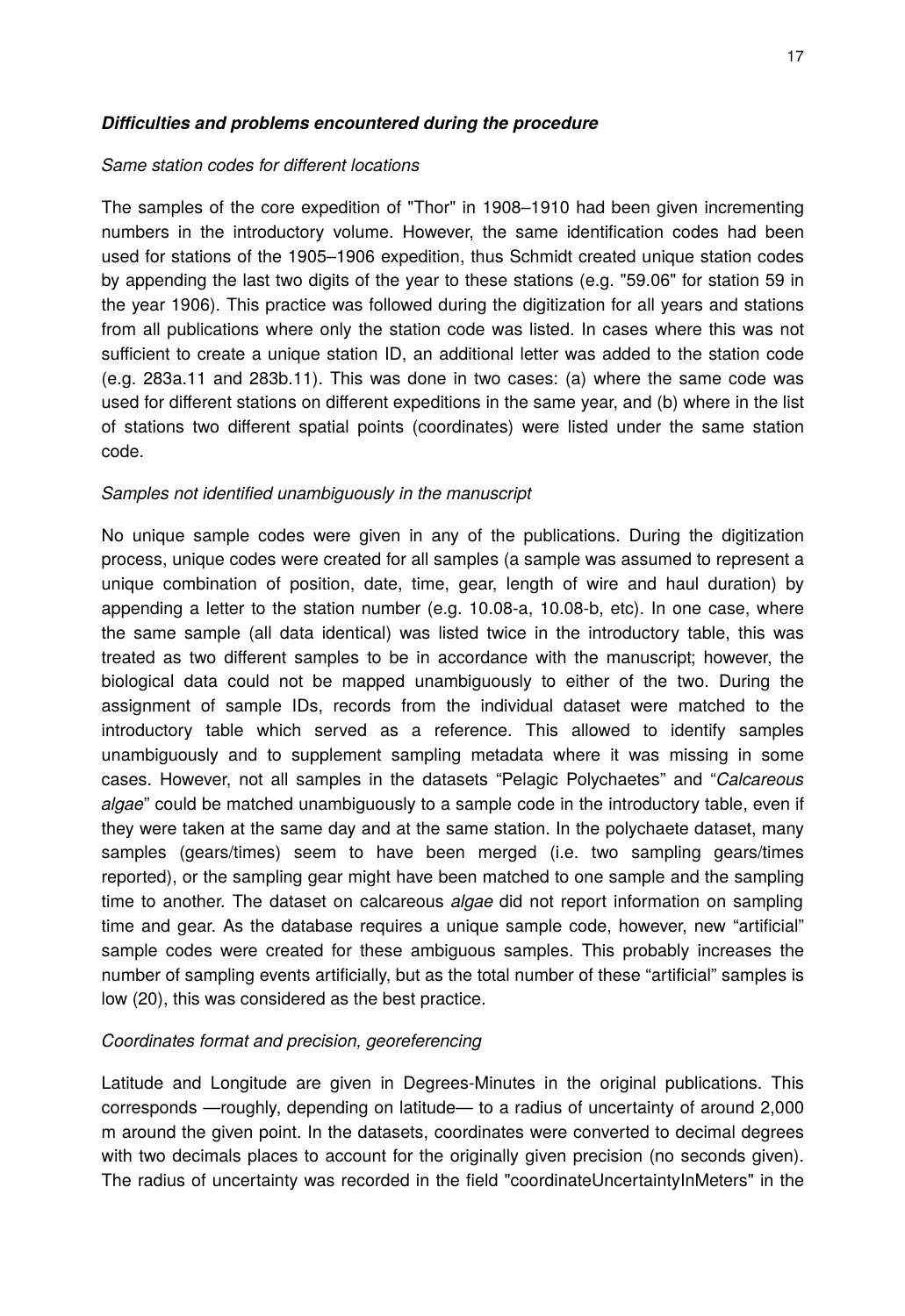DwC files. However, many of the samples were trawl catches and the ship was moving during the time of sampling over a distance of 1–2 nautical miles per hour ["… *towed after the ship for a shorter or longer time, usually ½ to 1 hour, the ship sailing about 2 knots in the hour*…", in Schmidt (1912), p. 13]. These trawls were not represented in the data (only one point of coordinates was given, presumably the starting point). This additional uncertainty of the position resulting from the trawling has not been incorporated in the data, and the position of each sampling station must be considerd as an approximation.

In a few cases, no coordinates but a named location was given. These locations were georeferenced, providing coordinates for latitude and longitude, as well as a radius of uncertainty ("coordinateUncertaintyInMeters"), using the [Edit Point location tool](http://bl.ocks.org/rdmpage/raw/9951904/9).

Several reported coordinates fell on land. Some of those represented errors in the manuscript that could be resolved from the context (e.g. East and West were interchanged) and these were corrected (original coordinates reported in the remarks field), but some stations still fell on land and their correct position could not be determined. All the subsequent publications have used the same, obviously false, coordinates, and the included maps often do not have a sufficient precision to georeference the stations correctly.

In addition, some stations were listed with the same coordinates in the introductory table but were actually placed at different positions according to the map in the introductory volume. As it could not be determined whether the map or the table were correct, and the map does not allow georeferencing with a great accuracy, the coordinates were kept as they were listed in the original table with a remark.

### *Time format*

The publications were not consistent in their use of "am" and "pm" when noon/midnight were concerned. Times could be given as 0 pm or 12 pm for noon and 12 am or 0 am for midnight, but not always in the same manner. The correct conversion into the 24 h format could however be determined from the sequence of samples.

### *Depths*

Although depths were given for each station, it was not always clear whether these were bottom depths or sampling depths. In most cases, they appeared to be bottom depths, while in other cases they were listed for each sample and differed per station, or they were clearly sampling depths (e.g. 0–1 m at a deep water station). Data exchange schemes such as Darwin Core only provide fields for sampling depths. As a compromise, and to avoid false conclusions (i.e. interpreting bottom depth as sampling depth), sampling depths were filled in only when unambiguous, using complementary information from the depth column, the gear (e.g. benthic, pelagic) and the length of the wire used. All other depths were included in the remarks field of each sample, leaving their interpretation to the users of the data.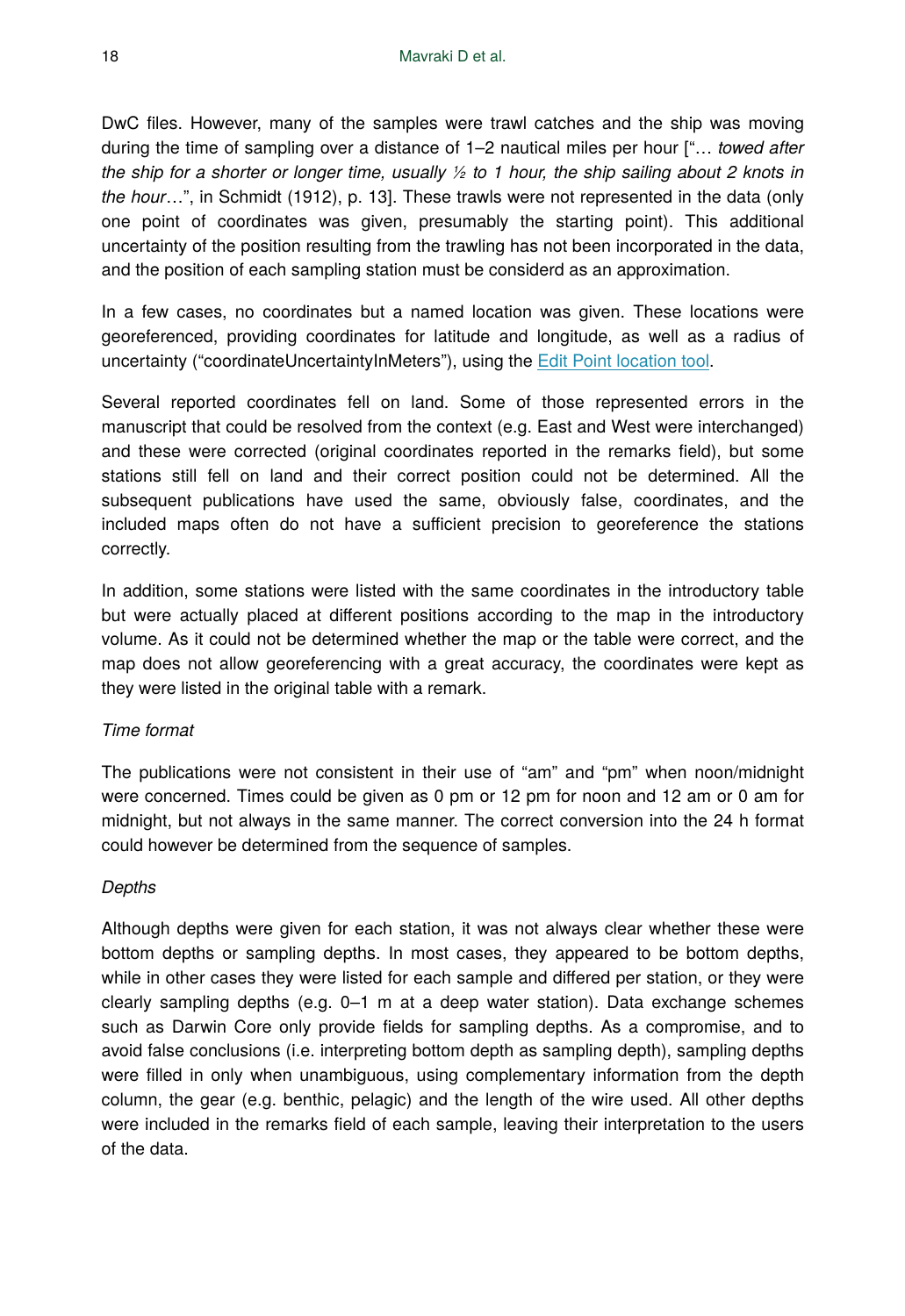Often, depth ranges, or either minimum or maximum depths only (e.g. >3,000 m) were recorded. This may have resulted from difficulties associated with precise depth measurements during that era: although depth could be accurately determined by the sounding of a lead ball, the interference of other conditions such as weather, currents, the available wire length and the nature of the bottom often might have allowed only for estimates, ranges or minimum values. In addition, multiple depth values per station may have resulted from the working practice on board (see also Schmidt 1912 for a description of a typical working day on board). Coordinates were usually recorded once, before sampling started. During subsequent measurements, the boat moved away from its initial position, either actively during trawling, or passively (drifting). Any subsequent depth measurement in the area was still considered to belong to the same station, but was effectively performed at a different spatial location. Geographically, any location on earth has only one depth or altitude, thus when translating the information from the manuscript into a data schema, information loss occurred, as only one bottom depth can be associated with one position.

#### *Environmental information*

Data for the "nature of bottom", air temperature and chlorine concentration were missing for stations after ID 297.11 in the middle of an expedition (page 48), and since no explanation was provided in the manuscript this is suspected to be a typesetting error. In some cases, environmental parameters were reported but their measurement protocols were unknown ( Table 5), or the data were derived from subjective estimates (e.g. weather and sea state reports); nevertheless, all this information was made available even with limitations and/or bias, considering this would offer an added value to the completeness of the dataset.

#### *Ditto marks and abbreviations*

Many table cells of the original manuscript contained ditto marks (") (Fig. 8), a typesetting symbol meaning "same value as above". In the "Thor" publications this made sense in many cases (e.g. for the station number, date or coordinates), but in other cases the ditto marks seemed to represent "no data" (e.g. when the first rows of the table contain ditto marks for environmental measurements without any previous value being present). Sometimes (e.g. for gear, duration of haul, and depth), it was difficult to understand whether the symbol represented "same as above" or "no data". During the data digitization process the ditto marks were always treated as "same as above" for the station number, date, coordinates, nature of the bottom, time, depth, sampling gear, duration of haul and wire length, and they were replaced by the values of the preceding record in the introductory table (when present). However, for weather, wind force and direction, sea force and direction and environmental parameters, the ditto marks were interpreted as "no data". In all cases where there seemed to be errors in the original manuscript regarding the use of ditto marks (e.g. some depths were impossible or did not make sense in the context) a remarks field was included in the dataset, leaving the interpretation of the data to the user. Ditto marks were also present in the paper on Engraulidae and Clupeidae, but there a distinction was made in the use of the symbols: "no data" was signified by two dots (..), and "see above" by ditto marks (").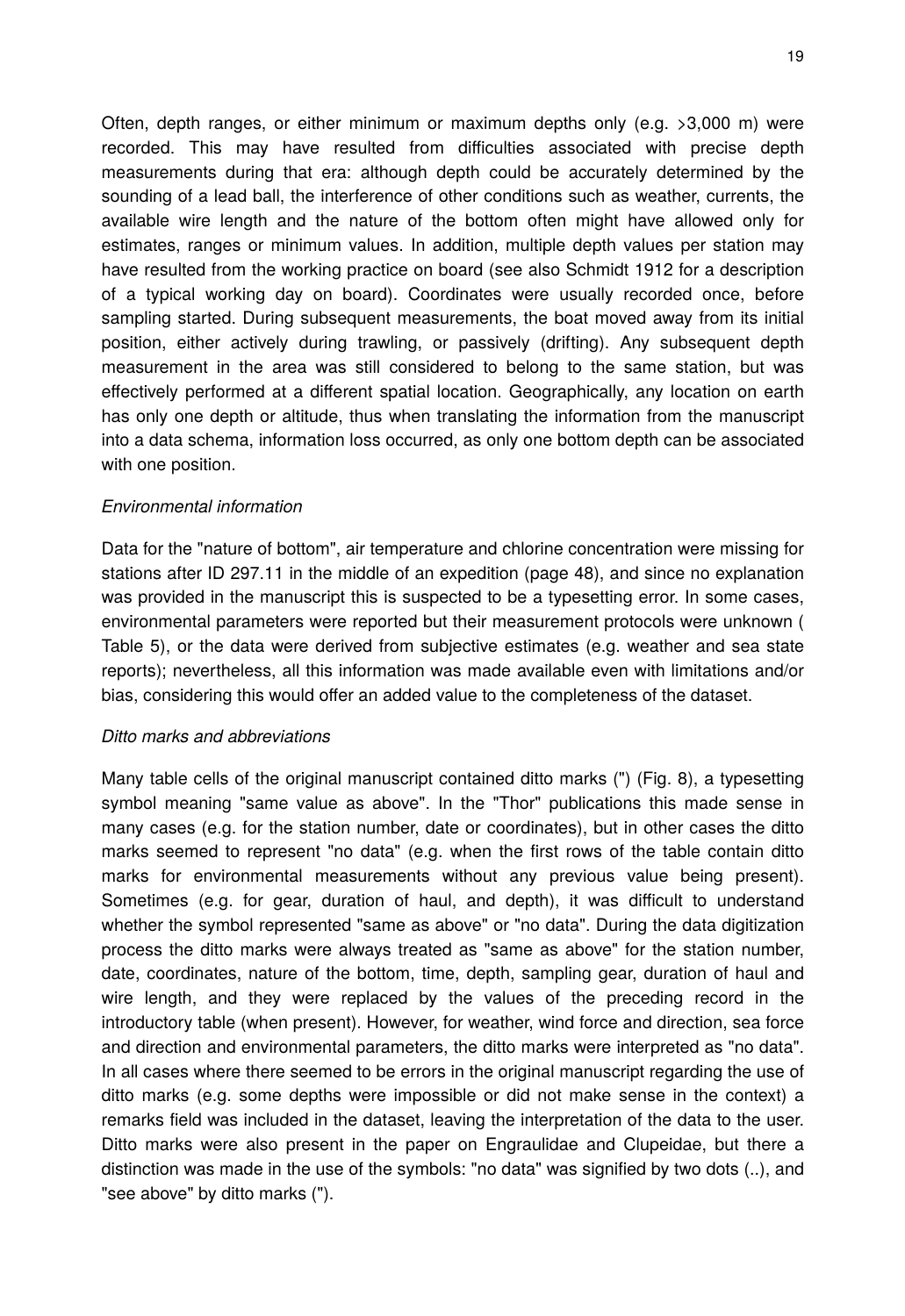| Sta-                                      |                                              |                                                            |                            |                                   | Depth                        | ă                                           |                                        | Wind                           |                                                        | Sea                                 |                                     |                           | Temperature                  |                                 | Surface                              |                             | Wire                   | Dura-<br>tion of           |
|-------------------------------------------|----------------------------------------------|------------------------------------------------------------|----------------------------|-----------------------------------|------------------------------|---------------------------------------------|----------------------------------------|--------------------------------|--------------------------------------------------------|-------------------------------------|-------------------------------------|---------------------------|------------------------------|---------------------------------|--------------------------------------|-----------------------------|------------------------|----------------------------|
| tion<br>Date<br>Hour<br>Lat.<br>Nr.<br>N. | Position<br>Meters<br>Long.                  | hottom<br>Nature                                           | Weather                    | $0 - 12$                          | $10 - 12$                    | Direction Force Direction Force<br>$0 - 12$ | $0 - 12$                               | Air                            | Sur-<br>face                                           | $Clo$ (so                           | $S0$ for                            | Gear                      | out<br>Meters                | haulin<br>min-<br>utes          |                                      |                             |                        |                            |
|                                           |                                              |                                                            |                            |                                   |                              |                                             |                                        | Channel and Atlantic.          |                                                        |                                     |                                     |                           | 5.                           |                                 |                                      |                             |                        |                            |
| T                                         | 8811108                                      | $2^{56}$ a.m.                                              | 149°17                     | 4°13'                             | 94                           | $\boldsymbol{H}$                            | Cloudy                                 | SSW                            |                                                        | SW                                  | 6                                   | 10°5                      | 12°4                         |                                 |                                      | Y200                        | 25                     |                            |
| $\overline{2}$<br>3                       | $80_{11}08$<br>1/1208                        | 10 <sup>to</sup> a.m.<br>1 <sup>16</sup> p.m.<br>1145 a.m. | 48°44'<br>47°45'           | 4°55<br>5°28                      | 112<br>130                   | $\mathbf{H}$<br>'n.                         | ×<br>w                                 | ssw<br>SSE                     | 5<br>$\scriptstyle{7}$<br>$\ddot{6}$<br>$\overline{2}$ | $\overline{W}$<br>$W$ .<br>W        | $\overline{\mathbf{r}}$<br>5        | 12°0<br>12 <sup>o</sup> 0 | 13°5<br>13°4                 | $\theta$<br>$\pmb{\sigma}$<br>n | n<br>$\theta$<br>$\boldsymbol{u}$    | Y 200<br>$\overline{Y}$ 200 | 65<br>65               | 80<br>30<br>30             |
| 4<br>$\mathbf{u}$                         | $\pmb{\pi}$                                  | 1% p. m.                                                   | 45°20'<br>$\boldsymbol{u}$ | 7°42'<br>$\mathbf{r}$             | >4000<br>$\theta$            | n<br>$\boldsymbol{h}$                       | $\theta$<br>$^{\prime}$                | SE<br>$\,$                     | $\mathbf{r}_\mathrm{f}$                                | $\mathbf{r}$                        | $\overline{4}$<br>$\mathbf{u}$      | 17°5<br>$\boldsymbol{u}$  | 15°6<br>$\mathbf{r}$         | $\theta$<br>$\theta$            | h.<br>$\theta$                       | C 130<br>Y200               | 1500<br>65             | 30<br>30                   |
| 5<br>6                                    | u<br>$^{2}$ / <sub>12</sub> 08<br>$s_{12}08$ | 200 p.m.<br>9 <sup>15</sup> a.m.<br>900 p.m.               | ٠<br>43°10'<br>38°44'      | w<br>9°30'<br>9°38                | $\overline{1}$<br>180<br>188 | u<br>$\boldsymbol{u}$<br>Ħ                  | $\mathbf{a}$<br>Cloudy<br>$\mathbf{a}$ | $\theta$<br>SSW<br><b>SSE</b>  | $\mathbf{r}$<br>os to                                  | $\boldsymbol{u}$<br>W<br>W          | $\mathbf{r}$<br>$\overline{4}$<br>5 | ù<br>15°2<br>16°0         | $\mathbf{r}$<br>15°6<br>16°4 | w<br>$\theta$<br>ır.            | Ħ<br>n<br>$\boldsymbol{u}$           | $H_y$<br>Y200<br>Y200       | $1000 - 0$<br>65<br>65 | ٠<br>30 <sub>o</sub><br>30 |
| 7<br>8                                    | $41_{12}$ 08<br>$41_{18}$ 08                 | 10 <sup>45</sup> a.m.<br>8 <sup>29</sup> p.m. 36°33'       | 37°00'                     | 9°07'<br>7°36'                    | 85<br>>600                   | $\boldsymbol{a}$<br>h.                      | Clear<br>$\boldsymbol{\eta}$           | ESE<br>E                       | 3<br>ŝ                                                 | W<br>W                              | 5<br>$\boldsymbol{4}$               | 18°0<br>17°5              | 18%<br>17°8                  | fr.<br>ù                        | $\alpha$<br>w                        | Y 200<br>Y200               | 65<br>65               | 15<br>30                   |
|                                           |                                              |                                                            |                            |                                   |                              |                                             |                                        | Mediterranean (Eastern Basin). |                                                        |                                     |                                     |                           |                              |                                 |                                      |                             |                        |                            |
| 9                                         |                                              | 14/12 08 10 <sup>00</sup> a.m.                             |                            | ĸ<br>Taermin Bay<br>37°50' 15°18' | $21\,$                       | st.                                         | Cloudy                                 | SSW                            | 2                                                      | SE                                  | 3                                   | 15°9                      | 15°9                         | $\pmb{\varkappa}$               | $\eta$                               | D1                          | 30                     | 30                         |
| n                                         | i.                                           | 10 <sup>30</sup> a.m.                                      |                            | $\pmb{v}$                         | $\overline{7}$               | $\mathbf{r}$                                | $\boldsymbol{u}$                       | ٠                              | H                                                      | $\theta$                            | $\theta$                            | $\mathbf{r}$              |                              | h.                              | $\boldsymbol{\mu}$                   | D1                          | 15                     | 30                         |
| ×<br>$\theta$                             | ĸ<br>n                                       | 11 <sup>00</sup> a.m.<br>11 <sup>80</sup> a.m.             | ٠<br>٠                     | ø<br>$\mathbf{r}$                 | 18<br>$6 - 30$               | $\mathbf{H}$<br>$\mathbf{r}_t$              | $\theta$<br>×                          | $\mathbf{r}$<br>$\mathbf{r}$   | $\theta$<br>r                                          | ù<br>$\mathbf{v}$                   | $\theta$<br>$\boldsymbol{u}$        | $\mathbf{r}$<br>$\eta$    | Ħ<br>×                       | n<br>N                          | Ħ<br>$\boldsymbol{\mu}$              | D1<br>D <sub>1</sub>        | 22<br>$11 - 47$        | 30<br>30                   |
| ×                                         | ø.                                           | 1145 a.m.                                                  | ٠                          | ×                                 | $0 - 1$ <sub>2</sub>         | r.                                          | w                                      | $\mathbf{u}$                   | ×                                                      | $\mathbf{r}$                        | fe                                  | $\theta$                  | 'n                           | tr.                             | $\boldsymbol{n}$                     | н                           | $\blacksquare$         | $\boldsymbol{u}$           |
| ×                                         | w                                            | 8 <sup>30</sup> p.m.                                       | $\theta$                   | u                                 | 23                           | st.                                         | IJ.                                    | NW                             | $\overline{2}$                                         | $\theta$                            | $\boldsymbol{v}$                    | $\boldsymbol{u}$          | b                            | n                               | $\theta$                             | D1<br>P 30                  | 188<br>Surf.           | $\overline{5}$             |
| 10                                        | $15$ $12$ 08                                 | 5% a.m.                                                    | 37°21'                     | 16°45                             | >2100                        | h                                           | Cloudy                                 | SSW                            | $\overline{2}$                                         | ENE                                 | $\overline{2}$                      | ×                         | $\theta$                     | N                               | n                                    | Y 200                       | 25                     | $\mathbf{r}$<br>60         |
| $\theta$                                  | $\mathbf{r}$                                 | 6 <sup>10</sup> a.m.                                       | ٠                          | $\pmb{\omega}$                    | $\mathbf{r}$                 | $\mathbf{r}$                                | $\mathbf{v}$                           | $\boldsymbol{B}$               | b.                                                     | $\,$<br>$\lambda$                   | N                                   | $\bullet$                 | $\blacksquare$               | Ħ                               | $\pmb{\mu}$                          | $\bar{Y}$ 200               | 65                     | 60                         |
| $\boldsymbol{H}$<br>$\mathbf{r}$          | b<br>×                                       | 800 a.m.<br>920 a.m.                                       | $\theta$<br>$\theta$       | u<br>$\theta$                     | w<br>$\mathbf{r}$            | Ħ<br>$\mathbf{u}$                           | w<br>×                                 | $\blacksquare$<br>SW           | ×<br>3                                                 | $\boldsymbol{\mathcal{U}}$<br>$\mu$ | w<br>'n                             | $\overline{M}$<br>14°5    | $\mathbf{r}$<br>16°5         | w<br>b.                         | Ħ<br>$\boldsymbol{n}$                | C130<br>Y 200               | 300<br>1200            | $\overline{30}$<br>60      |
| u                                         | ×                                            | 345 p.m.                                                   | $\theta$                   | $\boldsymbol{u}$                  | n                            | $\boldsymbol{H}$                            | $\eta$                                 | SW                             | $\frac{4}{3}$                                          | SW                                  | 3                                   | $\mathbf{r}$              | u                            | M                               | $\theta$                             | X200<br>P30                 | 600                    | 60<br>$\bar{5}$            |
| 11                                        | $16$ <sup>18</sup>                           | 400 a.m.                                                   | 36°57'                     | 18°16'                            | >3700                        | $\boldsymbol{u}$                            | Cloudy                                 | sw                             | $\frac{4}{3}$                                          | SW                                  | 4                                   | $\boldsymbol{u}$          | 'n                           | u                               | $\eta$                               | Y200                        | Surf.<br>25            | 60                         |
| $\theta$                                  | $\boldsymbol{v}$                             | 5 <sup>25</sup> a.m.                                       | $\theta$                   | $\blacksquare$                    | $\theta$                     | w                                           | $\mathbf{r}$                           | SSW                            | 5                                                      | SW                                  | 5                                   | ٠                         | $\boldsymbol{H}$             | $\theta$                        | $\boldsymbol{B}$                     | Y 200                       | 65                     | 60                         |
| $\mathbf{u}$<br>$\theta$                  | $\boldsymbol{n}$<br>$\overline{a}$           | 700 a.m.<br>9 <sup>30</sup> a.m.                           | $\theta$<br>$\theta$       | $\boldsymbol{\sigma}$<br>×        | n<br>$\theta$                | 'n<br>$\overline{u}$                        | Ħ<br>$\mathbf{u}$                      | s<br>S by E                    | 5<br>5                                                 | S.<br>8 <sub>by E</sub>             | õ<br>5                              | ٠<br>٠                    | $\boldsymbol{u}$<br>$\theta$ | w<br>u.                         | $\boldsymbol{n}$<br>$\boldsymbol{r}$ | Y200<br>Y 200               | 300<br>1000            | 120<br>180                 |
| $\boldsymbol{v}$                          | ×                                            | $2^{50}$ p, m.                                             | $\overline{u}$             |                                   | $\mathbf{u}$                 |                                             |                                        | SW                             | $\overline{4}$                                         | SW                                  | $-4$                                | 16°5                      | 16°6                         | 21.07                           | 88.06                                | Hv                          | $1500 - 0$             | $\eta$                     |
| 12                                        | $x_0$ <sub>11</sub> 08                       | 114 <sup>c</sup> a. m.                                     | 39°34'                     | $\pmb{u}$<br>17°17'               | 1060                         | N<br>el.                                    | h,<br>Squally                          | Baffling                       | $\theta$                                               | SE                                  | $\overline{4}$                      | $\theta_{\rm c}$          | $\boldsymbol{u}$             | $\mathbf{u}$                    | $\boldsymbol{u}$                     | $P_{0}$<br>Y200             | Surf.<br>300           | 5<br>60                    |
| $\boldsymbol{\eta}$                       | $\theta$                                     | 1 <sup>00</sup> p.m.                                       | b.                         | $\scriptstyle\rm H$               | $\mathbf{r}$                 | N                                           | p                                      | SE                             | 3                                                      | $\eta$                              | $\bar{\pi}$                         | $\alpha$                  | $\overline{u}$               | $\mathbf{a}$                    | $\boldsymbol{H}$                     | ¥200                        | 65                     | $\frac{30}{5}$             |
| $\theta$                                  | ٠                                            | 2 <sup>15</sup> p.m.                                       | $\mathbf{a}$               | $\pmb{u}$                         | ×                            | $\boldsymbol{u}$                            | $\theta$                               | $\boldsymbol{u}$               | $\theta$                                               | $\boldsymbol{u}$                    | Ħ                                   | ٠                         | $\boldsymbol{u}$             | h.                              | $\pmb{r}_{\pmb{r}}$                  | P.30<br>Y200                | Surf.<br>1000          | 45                         |
| $\ddot{}$                                 | ×                                            | 2 <sup>20</sup> p.m.                                       | $\theta$                   | $\theta$                          | $\overline{u}$               | $\mathbf{w}$                                | Rain                                   | SSE                            | $\overline{4}$                                         | $\mathbf{a}$                        | ×                                   | 13°0                      | 14°2                         | $\boldsymbol{H}$                | $\boldsymbol{u}$                     | P <sub>100</sub>            | Surf.                  | $\overline{5}$             |
| 18                                        | $19$ <sub>12</sub> 08                        | 5 <sup>55</sup> p.m.                                       | 39°43'                     | 17°30'                            | >1200                        | $\pmb{\varkappa}$                           | Cloudy                                 | <b>SSE</b>                     | 3                                                      | SE                                  | 4                                   | $\overline{a}$            | $\boldsymbol{u}$             | $\mathbf{r}$                    | Ħ                                    | Y 200<br>P30                | 300<br>Surf.           | 60<br>$\overline{5}$       |
| $\boldsymbol{H}$                          | $\mathbf{v}$                                 | 705 p.m.                                                   | $\theta$                   | $\boldsymbol{v}$                  | $\boldsymbol{H}$             | Ħ                                           | $\boldsymbol{u}$                       | E                              | $\overline{B}$                                         | $\boldsymbol{\sigma}$               | $\mathbf{r}$                        | ×                         | u                            | $\boldsymbol{\mu}$              | $\mathbf{r}$                         | Y 200                       | 1000                   | 60                         |
| $\mathbf{u}$                              | ø                                            | 8 <sup>60</sup> p.m.                                       | $\boldsymbol{u}$           | $\ddot{\phantom{a}}$              | $\boldsymbol{u}$             | $\boldsymbol{H}$                            | Rain                                   | s                              | 4                                                      | <b>SSE</b>                          | 4                                   | $\alpha$                  | $\theta$                     | $\mathbf{r}$                    | $\boldsymbol{\mu}$                   | $\bar{Y}$ 200               | $-65$                  | 60                         |
| Ħ                                         | è                                            | 10 <sup>15</sup> p. m.                                     |                            |                                   | $\theta$                     | $\boldsymbol{\theta}$                       | $\boldsymbol{\eta}$                    | $\boldsymbol{H}$               | $\pmb{\mathsf{u}}$                                     | $\mathbf{r}$                        | $\overline{\omega}$                 | 18°2                      | 14°4                         | u                               | Ħ                                    | Y 200<br>Y200               | 15<br>65               | 60<br>60                   |
| 14                                        | $21_{12}08$                                  | 5 <sup>00</sup> a.m. 41°24' 17°45'                         |                            |                                   | 1125                         | cl.                                         | Cloudy                                 | NE                             | 6                                                      | N <sub>E</sub>                      | 5                                   | $\boldsymbol{\theta}$     | $\boldsymbol{u}$             | n                               | $\boldsymbol{\mu}$                   | P 30                        | Surf.                  | $\tilde{5}$                |
| $\boldsymbol{u}$                          | u.                                           | 5 <sup>20</sup> a. m.                                      | $\overline{a}$             | $\mathbf{v}$                      | $\mathbf{r}$                 | u                                           | $\theta$                               | $\theta$                       | $\overline{a}$                                         | $\theta$                            |                                     |                           |                              | u                               | $\theta$                             | P <sub>100</sub>            | Surf.                  | $\overline{5}$             |

#### 1. Stations taken during the "Thor" Expeditions to the Mediterranean. a. Winter Exnedition

#### Figure 8.

Excerpt from the list of samples of the "Thor" Expedition (taken from Schmidt 1912), showing the arrangement of information and the inconsistent use of ditto marks.

#### *Size classes*

The paper of Fage (1920) on *Clupeiformes* contained larval size classes. These were reported as distinct records in the dataset. The size class was added in the field "lifeStage". Size classes were consistent within some species (e.g. *Sardina pilchardus* [as *Clupea pilchardus* in publication]), but not within others (e.g. *Sprattus sprattus* [as *Clupea sprattus* in publication]), neither between species. Size classes used for sprat larvae were different from size classes for other species.

#### *Inconsistencies in the introductory table*

In the samples collected from the Strait of Messina in 1911 (page 47), depths were reported in brackets, and often as ranges (e.g. "10–60"). Although the meaning of this notation remains unclear, presumably these were an estimation of sampling depths, as bathymetric maps show these sampling areas to be much deeper than 60 m. In many of these samples, station codes do not correspond to coordinates: one station codes may have several different coordinates, or the same coordinates were sometimes given to different station codes. During digitization, new station codes were assigned following the strategy described above (paragraph "Same station codes for different locations").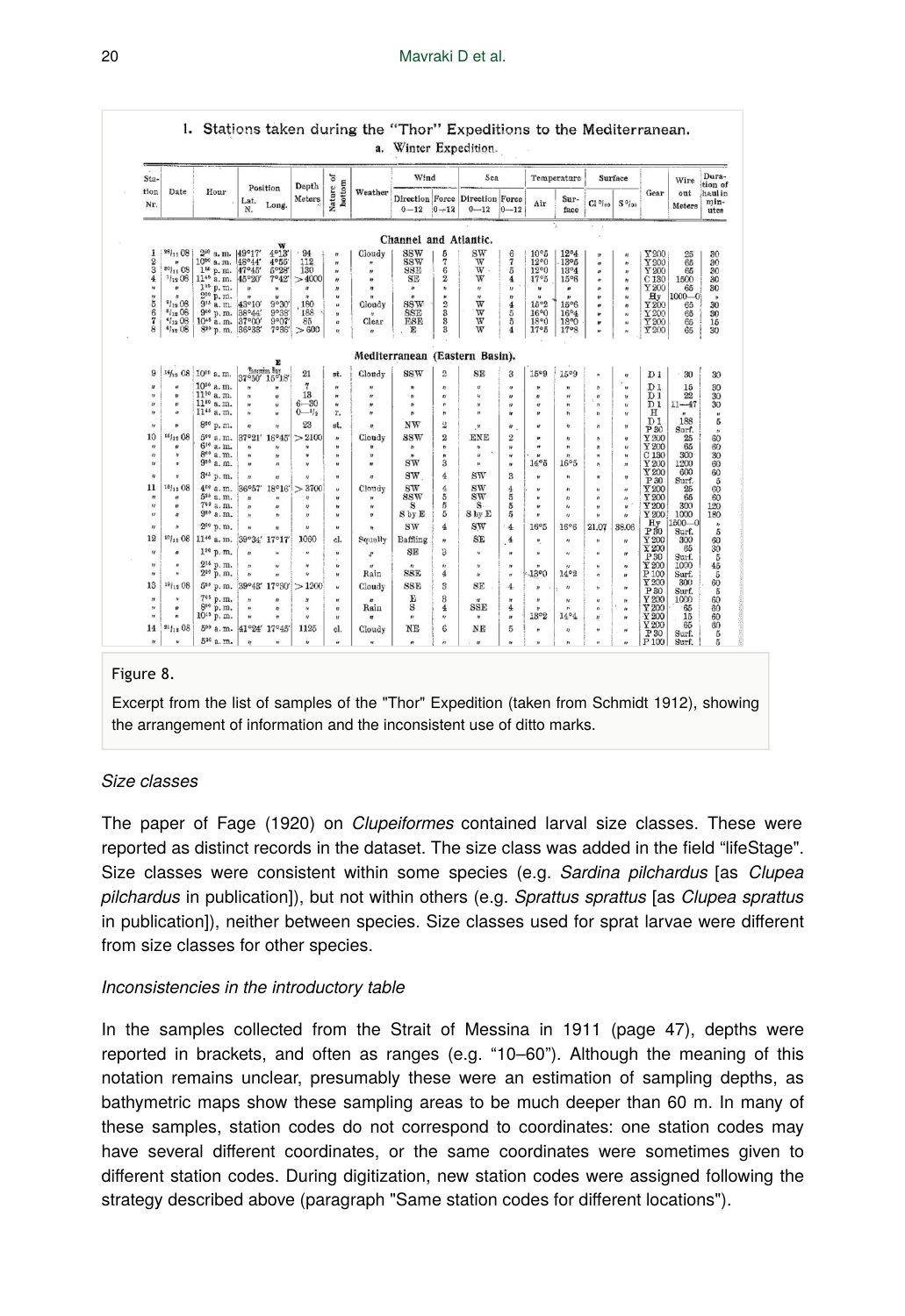The number of rows per column in the introductory table was not always consistent; containing, for instance, three different depths and sampling times and four different sampling gears. In these cases, it was often unclear which information belonged to which sampling event. Usually, the additional information row was considered to belong to the previous one. Although this strategy may have introduced wrong information into the dataset there was no other possible solution for such issue. Similar issues were also encountered in some of the biological publications.

#### *Data inconsistencies within and across datasets*

The structure of the publications is prone to create inconsistencies in the data, both across publications and within publications. Data on the same samples were published across several volumes over many years. Each publication repeated all or parts of the sampling information mentioned in the introductory table, but often with small differences (e.g. slightly different sampling times, depths, gears) or even with typographic errors. As it is unknown from where individual authors received this metadata on sampling —from the introduction of Schmidt (1912) which all subsequent authors consulted as a reference, or from handwritten notes which were re-transcribed and published over and over again— the correct information for a sample cannot be determined. Similarly, inconsistencies occurred also within some datasets: as occurrences are typically grouped by taxon, metadata on a sample (e.g. date, time, depth, sampling gear) were repeated over and over again for many taxa, thus introducing errors and inconsistencies. This was particularly pronounced in the dataset "Pelagic polychaetes". During the digitization of these datasets, the introductory table has been treated as a "master table" and was assumed to be correct, and all other samples were matched to this reference.

# **Geographic coverage**

**Description:** Coordinates given here are for the four datasets combined. For information on the coverage of individual datasets see Table 2

**Coordinates:** 0.52 and 59.32 Latitude; 33.05 and -29.88 Longitude.

# **Taxonomic coverage**

**Description:** The datasets examined in this paper include two families of Actinopteri, five families of Polychaeta and three families of Rhodophyta (Fig. 9). Differences were observed between the taxonomic names of the species under which they were reported in the original biological publications and in their currently accepted status according to [WoR](http://marinespecies.org/) [MS.](http://marinespecies.org/)

In the Polychaeta, several taxa are nowadays reported under different names, but the number of taxa per family reported remains stable: 10 species belonged to the family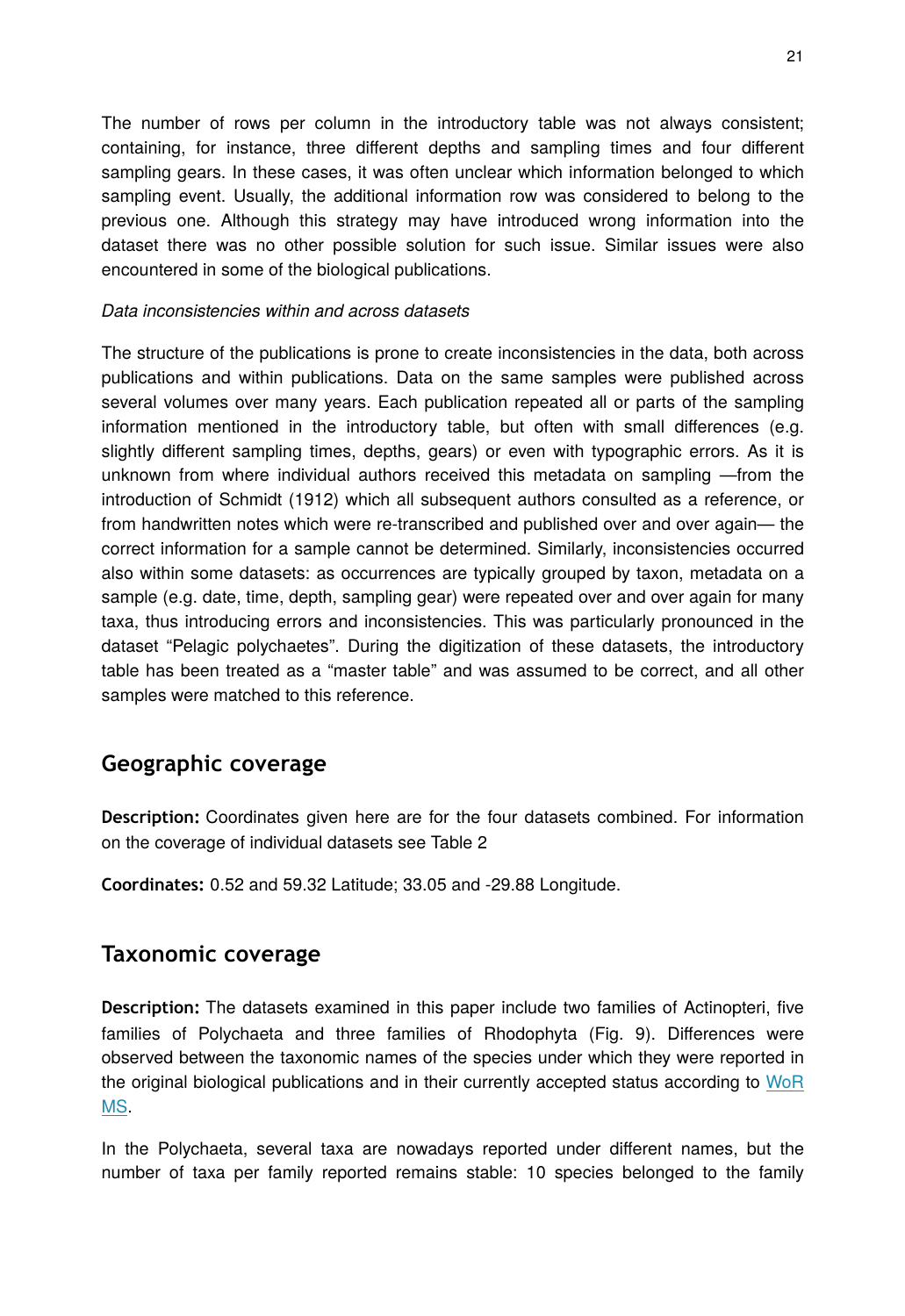Alciopidae, 5 to the Polynoidae, 5 to the Lopadorrhynchidae, 1 to the Amphinomidae and 1 to the Typhloscolecidae.



Figure 9.

Number of species for Actinopteri, Polychaeta and Rhodophyta groups according to the originally published (left) and the currently accepted (right) classification systems.

In the Actinopteri, 4 species belong to the Clupeidae and 1 to the Engraulidae. Records for *Clupea sprattus* and *C. sulinae* were merged under the name *Sprattus sprattus*, according to their currently accepted taxonomy. Taxa not identified to species level were reported under the lowest possible rank (e.g. *Clupeiformes*).

The most significant reclassifications were observed in the Rhodophyta where only 6 species (out of 21) had still the same scientific name and were members of the same family. The 11 species that were originally part of the Corallinaceae family in Rhodophyta have increased to 13, while the 10 species of Hapalidiaceae have decreased to 7 species. Three species that were members of the Hapalidiaceae family belong now in the Corallinaceae family, while 6 species that used to be part of Corallinaceae are now in Hapalidiaceae.

**Taxa included:**

| Rank   | <b>Scientific Name</b> |
|--------|------------------------|
| class  | Polychaeta             |
| order  | Clupeiformes           |
| phylum | Rhodophyta             |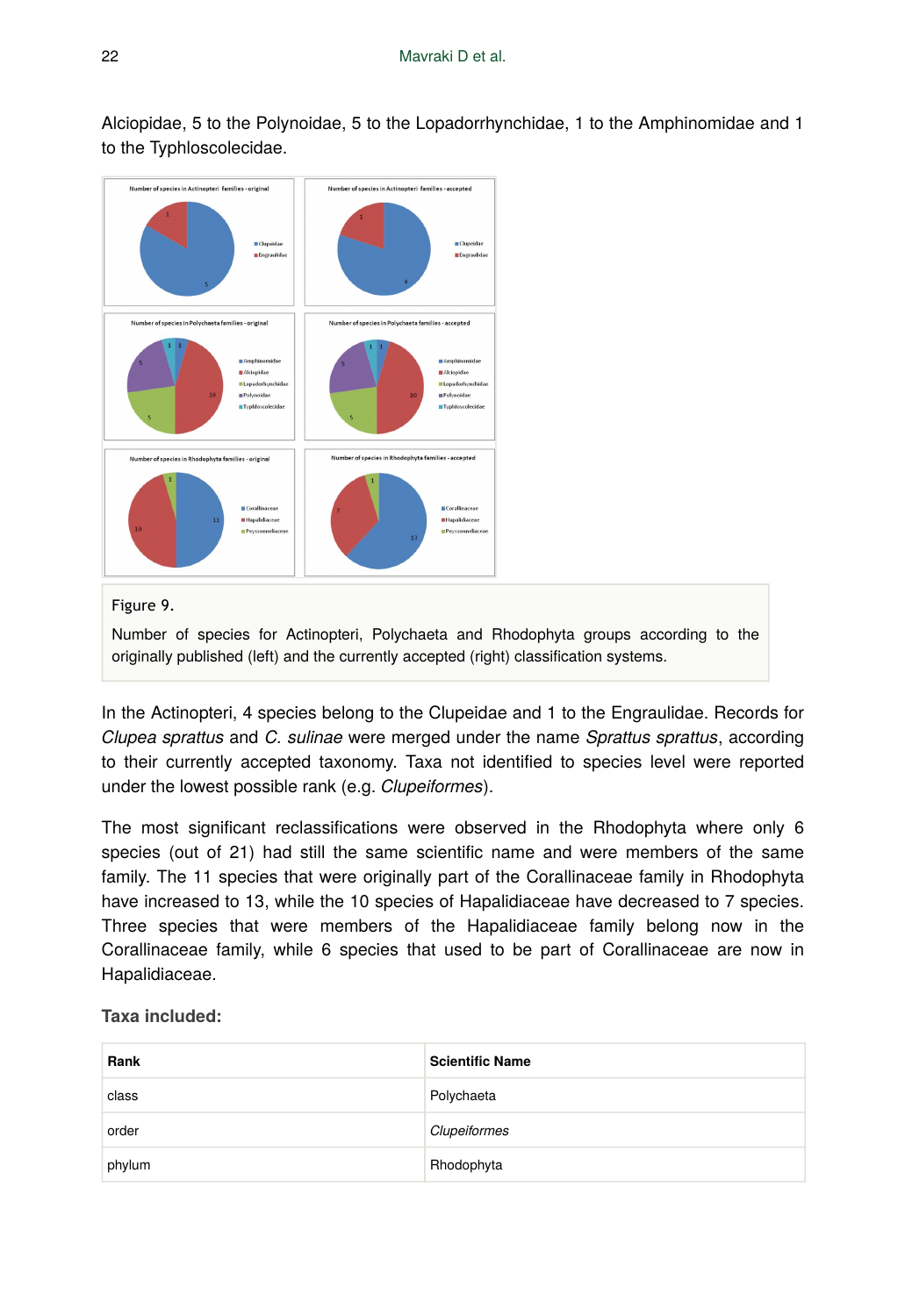# **Temporal coverage**

**Data range:** 1904 9 05 - 1930 6 18.

**Notes:** This time range covers the samples of all four datasets digitized here. For details on individual datasets see Table 2 .

# **Usage rights**

**Use license:** Creative Commons Public Domain Waiver (CC-Zero)

## **Data resources**

**Data package title:** Report on the Danish Oceanographical Expeditions 1908-1910 to the Mediterranean and adjacent seas

**Resource link:** <http://ipt.medobis.eu/resource?r=thorexpeditionintroduction>

**Number of data sets:** 4

**Data set name:** Introduction. Report on the Danish Oceanographical Expeditions 1908-1910 to the Mediterranean and adjacent seas

**Character set:** UTF-8

**Download URL:** <http://ipt.medobis.eu/resource?r=thorexpeditionintroduction>

**Data format:** Darwin Core Archive

**Description:** This dataset comprises the location of sampling stations, sampling information (methods) and some environmental data recorded during the Danish expeditions to the Mediterranean and adjacent seas 1908-1910. The data were digitized from the report of Schmidt (1912). This table was created and used as reference for the biogeographic data, which were published in three multi-part volumes. Three of these volumes with biogeographic data have been digitized already and are available through the MedOBIS IPT installation.The Darwin Core Archive comprises two files with data: *event.txt* and *measurementorfact.txt*. The measurementorfact.txt file is linked to the event.txt file through the column "id".

| Column label | <b>Column description</b>                                                                                                                                                                                                     |
|--------------|-------------------------------------------------------------------------------------------------------------------------------------------------------------------------------------------------------------------------------|
| id           | Internal database ID. In event txt identical to events ID and constituting a unique<br>identifier for the event (= sampling event). In measurementorfact.txt it is the ID of<br>the event at which the measurement was taken. |
| eventID      | Unique ID for the record, identical to id.                                                                                                                                                                                    |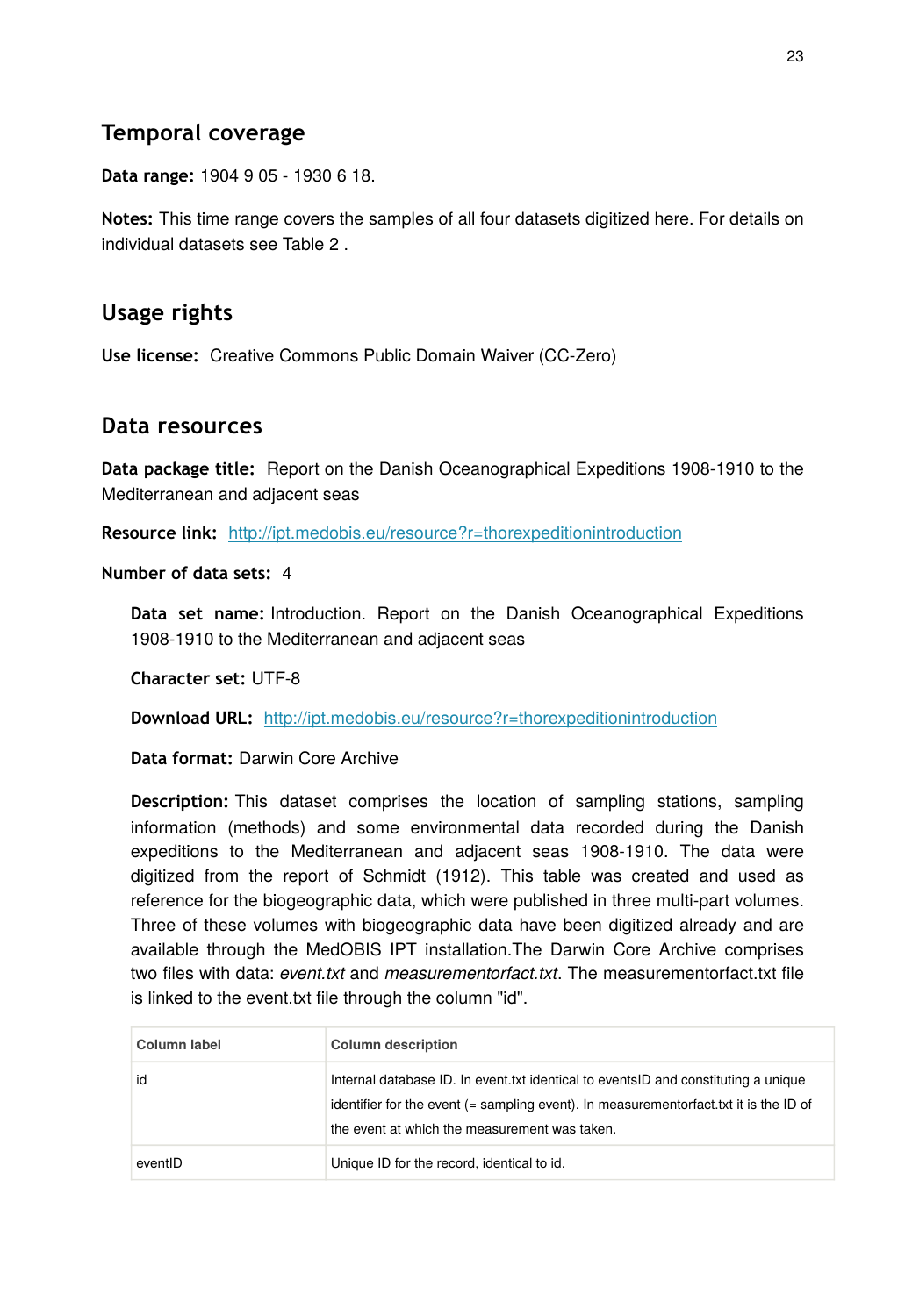| parentEventID          | An identifier for the broader event that groups this and potentially other events – in<br>this case, a link to the database internal ID of the station and included in the file<br>only for compliance with the schema.                                      |
|------------------------|--------------------------------------------------------------------------------------------------------------------------------------------------------------------------------------------------------------------------------------------------------------|
| samplingProtocol       | A free-text description of the method/ protocol used during the sampling event.                                                                                                                                                                              |
| sampleSizeValue        | A numeric value for a measurement of the size (time duration, length, area, or<br>volume) of a sample in a sampling event. Does not contain values here, included<br>only for compliance with the schema.                                                    |
| sampleSizeUnit         | The unit of measurement of the size (time duration, length, area, or volume) of a<br>sample in a sampling event. Does not contain values here, included only for<br>compliance with the schema.                                                              |
| samplingEffort         | Sampling time in minutes                                                                                                                                                                                                                                     |
| eventDate              | The date and time of sampling, recorded in standard format (ISO 8601:2004).                                                                                                                                                                                  |
| year                   | The year of sampling (four digits).                                                                                                                                                                                                                          |
| month                  | The month of sampling (one or two digits).                                                                                                                                                                                                                   |
| day                    | The day of the month of sampling (one or two digits).                                                                                                                                                                                                        |
| habitat                | A description of the habitat of the sample, in this case representing the information<br>contained in the column "Nature of Bottom" of the original publication.                                                                                             |
| fieldNumber            | A unique sampling code (across the digitized datasets). Here composed of the<br>locationID and year and an incrementing small letter to distinguish between<br>different sampling events at the same station in the same year.                               |
| eventRemarks           | The name of research vessel, the bottom or sampling depth given and other<br>remarks on the original text. Includes also any information from the original<br>publications which was corrected during the digitization in cases it was clearly<br>incorrect. |
| locationID             | The station code as reported on the original text plus the sampling year, in some<br>cases with slight modifications in order to avoid the same station code being used<br>for different locations.                                                          |
| locality               | The name of the locality of the sampling station, if given in the publication.                                                                                                                                                                               |
| minimumDepthInMeters   | The minimum (shallowest) sampling depth of the event.                                                                                                                                                                                                        |
| maximumDepthInMeters   | The maximum (deepest) sampling depth of the event.                                                                                                                                                                                                           |
| <b>locationRemarks</b> | Comments or notes about the location and its coordinates.                                                                                                                                                                                                    |
| decimalLatitude        | The geographic latitude (in decimal degrees, using the spatial reference system<br>given in geodeticDatum) of the geographic center of a Location. Positive values are<br>north of the Equator, negative values are south of it.                             |
| decimalLongitude       | The geographic longitude (in decimal degrees, using the spatial reference system<br>given in geodeticDatum) of the geographic center of a Location. Positive values are<br>east of the Greenwich Meridian, negative values are west of it.                   |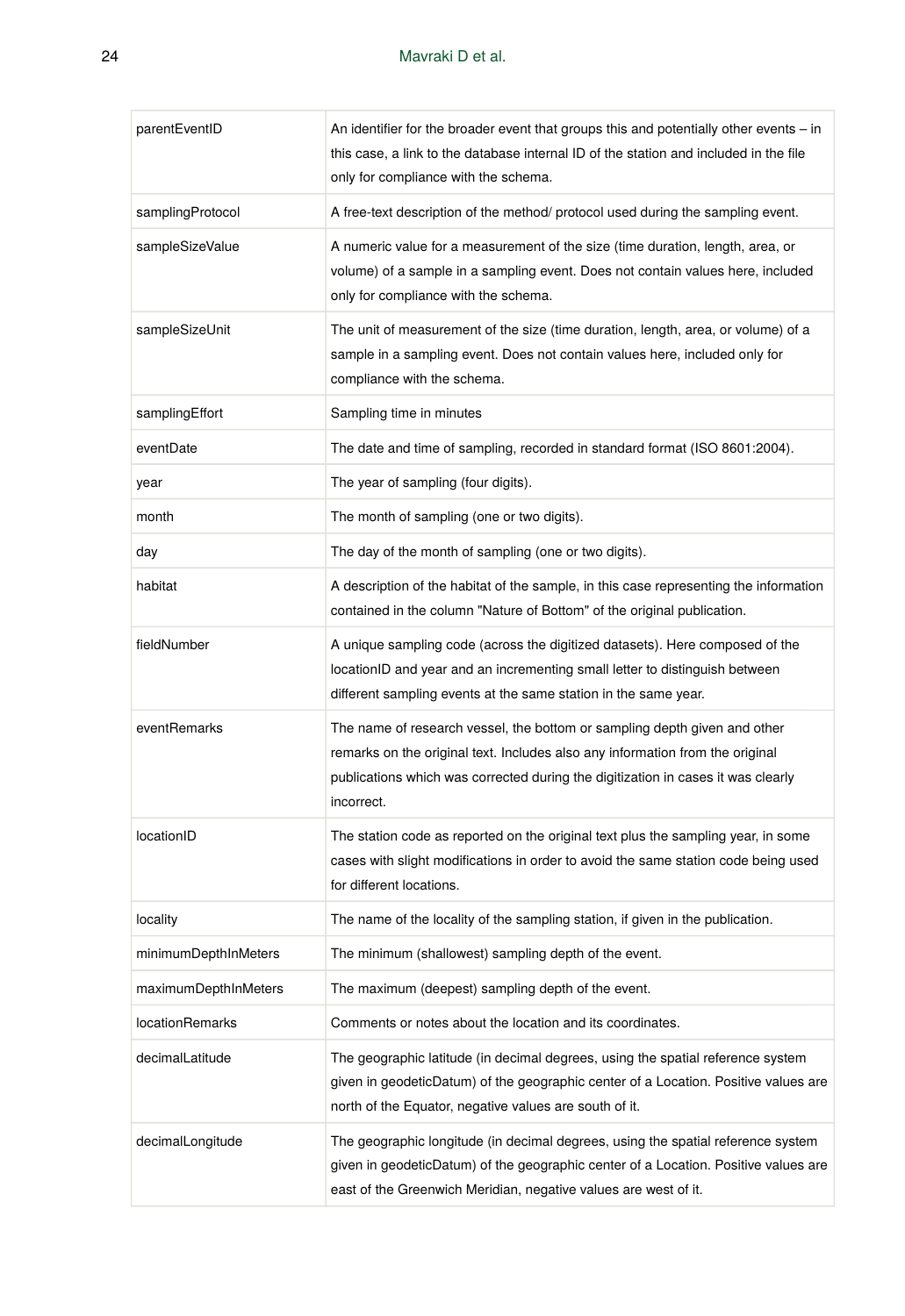|                         | coordinateUncertaintyInMeters   A radius of uncertainty around the given coordinates (in metres). The true location<br>/ coordinates may fall anywhere within that circle. |
|-------------------------|----------------------------------------------------------------------------------------------------------------------------------------------------------------------------|
| measurementID           | A unique identifier for the MeasurementOrFact (information pertaining to<br>measurements, facts, characteristics, or assertions).                                          |
| measurementType         | The type of the measurement (e.g. Chlorine at the water surface)                                                                                                           |
| measurementValue        | The value of the measurement.                                                                                                                                              |
| measurementAccuracy     | he description of the potential error associated with the measurement Value                                                                                                |
| measurementUnit         | The unit associated with the measurement Value.                                                                                                                            |
| measurementDeterminedBy | Person(s) who determined the measurement Value.                                                                                                                            |
| measurementMethod       | A description of or reference to (publication, URI) the method or protocol used to<br>determine the measurement                                                            |
| measurementRemarks      | Comments or notes about the measurement.                                                                                                                                   |

**Data set name:** Danish Oceanographical expeditions 1908-1910 to the Mediterranean and adjacent seas-Pelagic Polychaetes

### **Character set:** UTF-8

**Download URL:** [http://ipt.medobis.eu/resource?r=thorexpedition\\_pelagicpolychaetes](http://ipt.medobis.eu/resource?r=thorexpedition_pelagicpolychaetes)

### **Data format:** Darwin Core Archive

**Description:** The present historical paper deals with the pelagic Polychaetes except the Tomopterids collected on the cruises of the "Thor", 1908-1910 in the Mediterranenan and adjacent waters. The tables included in this report present also the scientific results from other research vessels such as "Dana" (years 1921 and 1930) and "S/S Pangan" (1911).

The Darwin Core Archive comprises two files with data: *event.txt* and *occurrence.txt*. The occurrence.txt file is linked to the events.txt file through the column "id". The data fields in event.txt, as well as some in the file occurrence.txt are the same as in the dataset "Introduction. Report on the Danish Oceanographical Expeditions 1908-1910 to the Mediterranean and adjacent seas". Any fields already described above in the section for that dataset are not repeated here.

| Column label    | <b>Column description</b>                                                               |
|-----------------|-----------------------------------------------------------------------------------------|
| id              | An identifier for the sampling event, linking to the column "id" in the event.txt file. |
| institutionCode | The name (or acronym) of the institution providing and curating the record.             |
| datasetName     | The name of the data set from which the record was derived                              |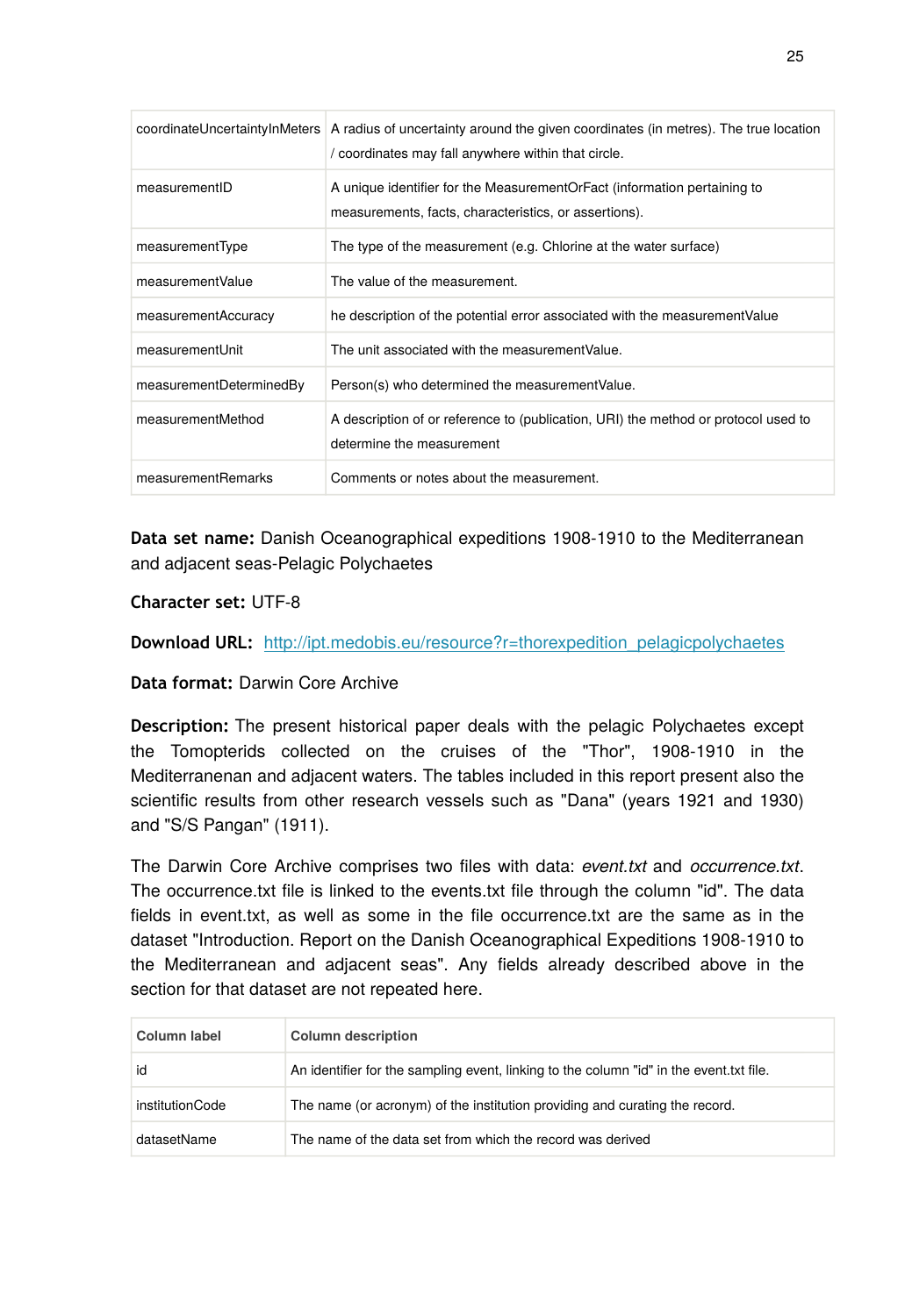| basisOfRecord            | Required by the DarwinCore schema, describing the origin of the data record. Here, all<br>are "Human Observation".                                                                                                                                              |
|--------------------------|-----------------------------------------------------------------------------------------------------------------------------------------------------------------------------------------------------------------------------------------------------------------|
| occurrenceID             | A unique identifier (within the dataset) for the occurrence record.                                                                                                                                                                                             |
| catalogNumber            | A constructed (globally) unique identifier, combination of dataset name and fieldNumber.                                                                                                                                                                        |
| occurrenceRemarks        | Any remarks, notes, comments on the occurrence.                                                                                                                                                                                                                 |
| individualCount          | The number of individuals of the taxon in the sample.                                                                                                                                                                                                           |
| sex                      | The biological sex of the taxon.                                                                                                                                                                                                                                |
| lifeStage                | The life stage of the taxon.                                                                                                                                                                                                                                    |
| preparations             | Preparations of the sample (e.g. preservation in ethanol). Empty here, included for<br>completeness of the schema.                                                                                                                                              |
| identifiedBy             | The person(s) who identified the taxon.                                                                                                                                                                                                                         |
| identificationReferences | Bibliographical references used for the identification. Empty here, included for<br>completeness of the schema.                                                                                                                                                 |
| scientificNameID         | A unique identifier for the name of the taxon, here the LSID of the World Register of<br>Marine Species.                                                                                                                                                        |
| scientificName           | The full scientific name retrieved from the World Register of Marine Species, after<br>matching the taxon name as in the original publication. Contains the value of the field<br>"ScientificName" as retrieved after using the function "Match taxa" of WoRMS. |
| kingdom                  | The name of the kingdom in which the taxon is classified. If the taxon was not found in<br>WoRMS at the time of taxon matching, the field is empty.                                                                                                             |
| phylum                   | The name of the phylum in which the taxon is classified. If the taxon was not found in<br>WoRMS at the time of taxon matching, the field is empty.                                                                                                              |
| class                    | The name of the class in which the taxon is classified. If the taxon was not found in<br>WoRMS at the time of taxon matching, the field is empty.                                                                                                               |
| order                    | The name of the order in which the taxon is classified. If the taxon was not found in<br>WoRMS at the time of taxon matching, the field is empty.                                                                                                               |
| family                   | The name of the family in which the taxon is classified. If the taxon was not found in<br>WoRMS at the time of taxon matching, the field is empty.                                                                                                              |
| genus                    | The name of the genus in which the taxon is classified. If the taxon was not found in<br>WoRMS at the time of taxon matching, the field is empty.                                                                                                               |
| subgenus                 | The name of the subgenus in which the taxon is classified (if present).                                                                                                                                                                                         |
| specificEpithet          | The specific epithet of the taxon (if at species level).                                                                                                                                                                                                        |
| nomenclaturalCode        | The nomenclatural code under which the scientificName is constructed. Included here<br>only for compliance with the schema.                                                                                                                                     |
| taxonomicRemarks         | Any remarks on the taxon, contains also the exact version of the taxon as written in the<br>original publication.                                                                                                                                               |

У.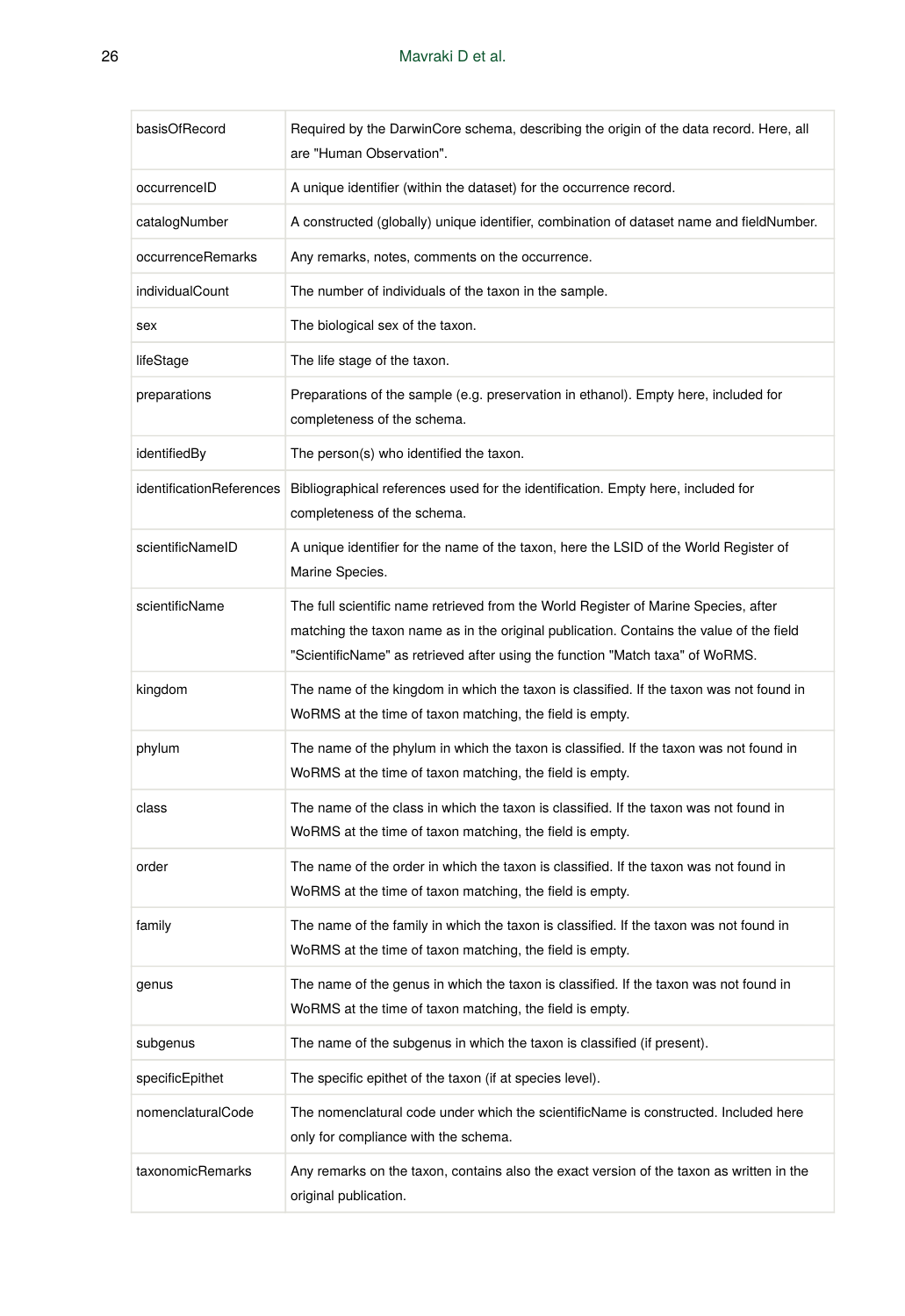**Data set name:** Engraulidae-Clupeidae. Report on the Danish Oceanographical Expeditions 1908-1910 to the Mediterranean and adjacent seas

**Character set:** UTF-8

**Download URL:** [http://ipt.medobis.eu/resource?r=thorexpedition\\_engraulidaeclupeidae](http://ipt.medobis.eu/resource?r=thorexpedition_engraulidaeclupeidae)

**Data format:** Darwin Core Archive

**Description:** Larvae of fish from families Engraulidae and Clupeidae were sampled. Sampling was mainly pelagig, thus mainly by Petersen's young fish trawl. Data proceed from the Thor expeditions 1908-1910 but data from other expeditions (Thor 1905 and 1906) and other vessels (Nordboen and Pangan) are incorporated in the report, encompassing years 1904-1911

The Darwin Core Archive comprises two files with data: *event.txt* and *occurrence.txt*. The occurrence.txt file is linked to the events.txt file through the column "id". The data fields in event.txt, as well as some in the file occurrence.txt are the same as in the dataset "Introduction. Report on the Danish Oceanographical Expeditions 1908-1910 to the Mediterranean and adjacent seas". The file occurrence.txt contains exactly the same fields as the file occurrence.txt in the dataset "Danish Oceanographical expeditions 1908-1910 to the Mediterranean and adjacent seas-Pelagic Polychaetes". Thus, the description of all fields are not repeated here.

| Column<br>label | <b>Column description</b>                                                                                                                                                                                                                                                                                                         |
|-----------------|-----------------------------------------------------------------------------------------------------------------------------------------------------------------------------------------------------------------------------------------------------------------------------------------------------------------------------------|
| all<br>columns  | All columns have already been described above in the datasets "Introduction. Report on the Danish<br>Oceanographical Expeditions 1908-1910 to the Mediterranean and adjacent seas" and "Danish<br>Oceanographical expeditions 1908-1910 to the Mediterranean and adjacent seas-Pelagic Polychaetes"<br>and are not repeated here. |

**Data set name:** *Calcareous* Algae. Report on the Danish Oceanographical Expeditions 1908-10 to the Mediterranean and adjacent seas

### **Character set:** UTF-8

**Download URL:** [http://ipt.medobis.eu/resource?r=thorexpedition\\_k1\\_calcareous\\_algae](http://ipt.medobis.eu/resource?r=thorexpedition_k1_calcareous_algae)

### **Data format:** Darwin Core Archive

**Description:** This dataset is based on the paper entitled "*Calcareous* Algae. Report on the Danish Oceanographical Expeditions 1908-10 to the Mediterranean and adjacent seas" published by Lemoine (1915). It comprises of 59 records of Rhodophyta (Corallinales and Peyssonneliales) collected during the 1908-9 and 1910 expeditions of Thor vessel from a wide geographical (from the Aegean Sea to the eastern Atlantic Ocean) and bathymetric range (3-98 m).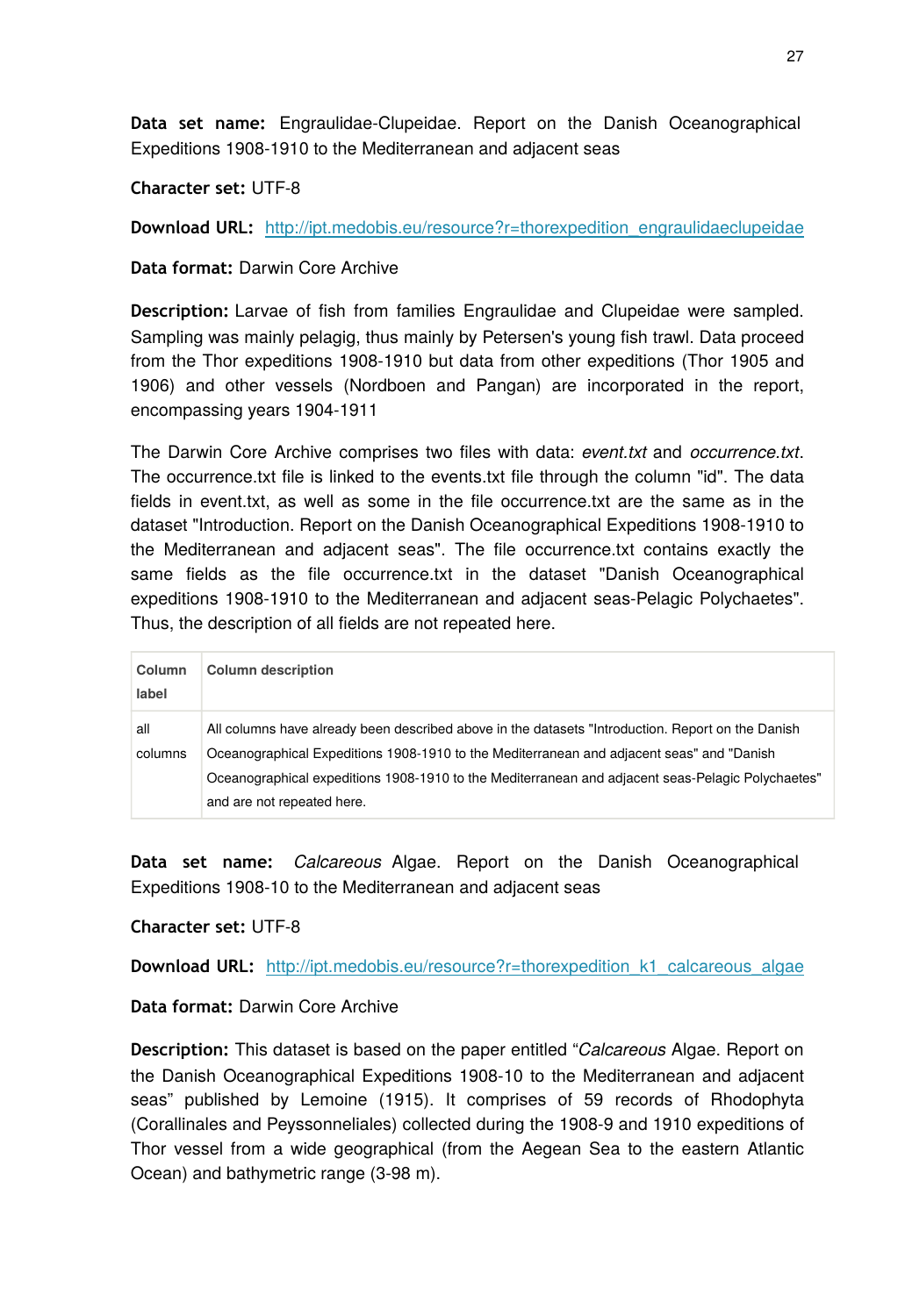The Darwin Core Archive comprises two files with data: *event.txt* and *occurrence.txt*. The occurrence.txt file is linked to the events.txt file through the column "id". The data fields in event.txt, as well as some in the file occurrence.txt are the same as in the dataset "Introduction. Report on the Danish Oceanographical Expeditions 1908-1910 to the Mediterranean and adjacent seas". The file occurrence.txt contains exactly the same fields as the file occurrence.txt in the dataset "Danish Oceanographical expeditions 1908-1910 to the Mediterranean and adjacent seas-Pelagic Polychaetes". Thus, the description of all fields are not repeated here.

| Column<br>label | <b>Column description</b>                                                                                                                                                                                                                                                                                                         |
|-----------------|-----------------------------------------------------------------------------------------------------------------------------------------------------------------------------------------------------------------------------------------------------------------------------------------------------------------------------------|
| all<br>columns  | All columns have already been described above in the datasets "Introduction. Report on the Danish<br>Oceanographical Expeditions 1908-1910 to the Mediterranean and adjacent seas" and "Danish<br>Oceanographical expeditions 1908-1910 to the Mediterranean and adjacent seas-Pelagic Polychaetes"<br>and are not repeated here. |

# **Additional information**

#### **Conclusions**

This work represents a first step towards the digitization and harmonization of a complex set of related information distributed across different historical publications. Making legacy data publicly available is an increasing need (and duty of scientists), with expected effects on the scientific and societal perception of biogeography. The conclusions provided here can offer lessons learnt through this experience, but they can also contribute to any future attempt for rescuing legacy data and they can provide a sound basis for the digitization of the complete set of publications derived from the Danish expeditions (Table 1).

When legacy data are concerned, their integration into a harmonized, comparable format and their quality control is a special challenge. Data might be inconsistent across different publications, or even within the same publication, and obvious errors are identified during digitization. Often, information is missing, or spread across several publications. The meaning of symbols may be unclear, even when they seem to have an international standard nowadays (e.g. the meaning of ditto marks). Sometimes, these problems can be solved by tracking down the information in other publications, or by logically deducing information. This requires a sound knowledge of sampling techniques and characteristics of the sampled area and habitat. However, as the original authors cannot be consulted anymore, some of these problems will remain unresolved, and currently there is no standard strategy or "best practice" on how to deal with such issues.

During the data harmonization and quality control of the data it was required to take decisions related to species names (reported vs currently accepted), names of water basins (previous vs recent definitions), georeferencing (precision related to the transformation of coordinates), and to check additional documents for eventual integration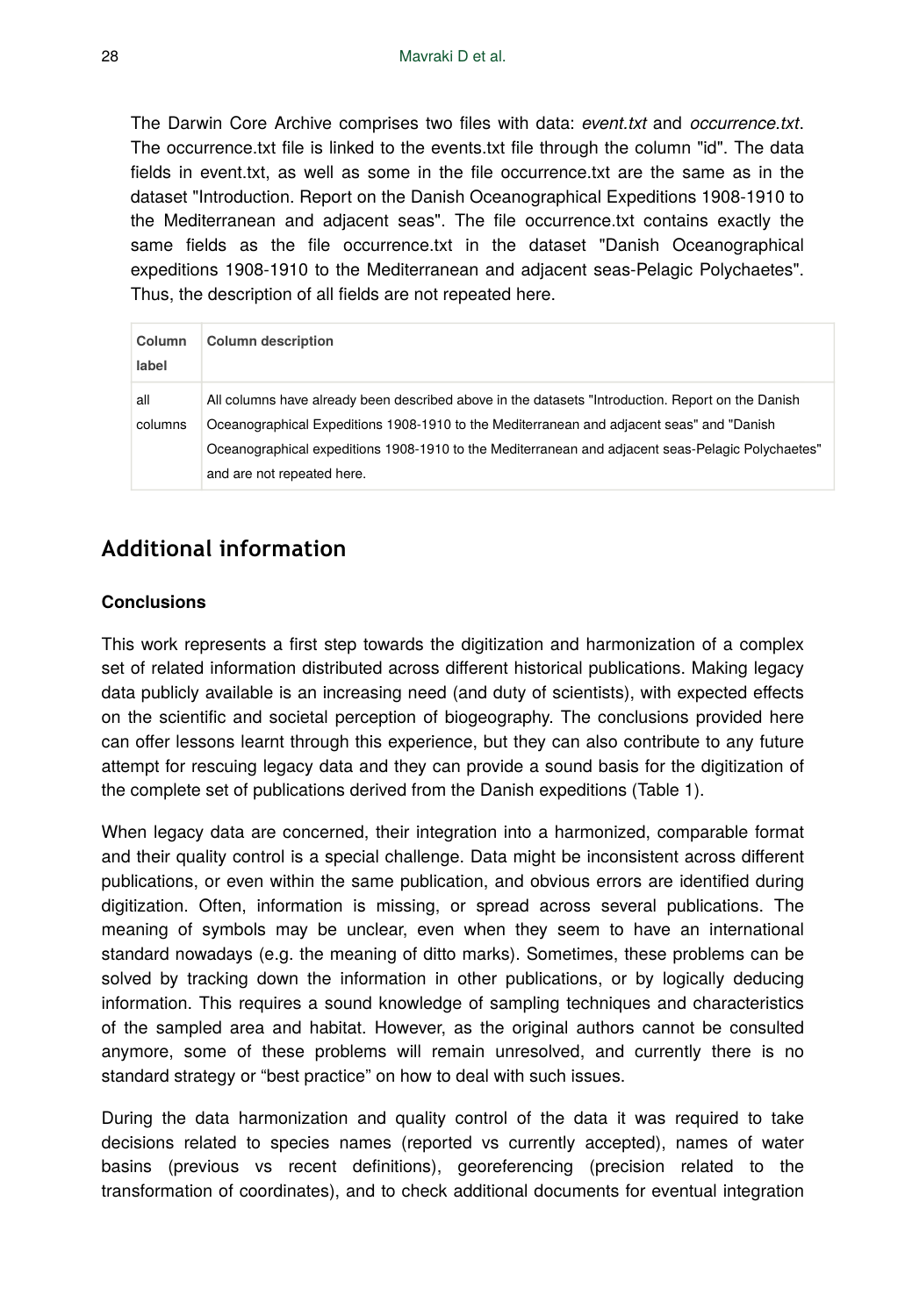of data. An important lesson learnt in this respect was the need of a team to integrate knowledge and perspectives, and the involvement of experts of different disciplines, able to interpret data correctly and reduce errors in the final dataset.

### *Outlook*

Biodiversity legacy literature contains a wealth of information on the biosphere and can provide valuable insights into the past state of the world's ecosystems. However, the extraction of this information is tedious and time-consuming and requires skilled personnel (Faulwetter et al. 2016). Multi-disciplinary working groups should therefore be formed to develop new methods to harvest and use this information: librarians and natural history museums may initiate and facilitate access to such information and publications, data scientists to informaticians are needed to develop tools and workflows to semi-automate the extraction of information, and biologists, modellers and even social scientists should collaborate to harness this information in global models, giving insights into global change and their consequences for society.

# **Acknowledgements**

This work was supported by the [LifeWatchGreece](https://www.lifewatchgreece.eu/) Research Infrastructure (MIS 384676), funded by the Greek Government under the [General Secretariat of Research and](http://www.gsrt.gr/central.aspx?sId=119I428I1089I323I488743&JScript=1) [Technology](http://www.gsrt.gr/central.aspx?sId=119I428I1089I323I488743&JScript=1) (GSRT), [ESFRI](https://ec.europa.eu/research/infrastructures/index_en.cfm?pg=esfri) Projects, National Strategic Reference Framework (NSRF). The partners of the European Marine Observation and Data Network – Biology ([EMODnet](http://www.emodnet-biology.eu/) [Biology\)](http://www.emodnet-biology.eu/) WP4 are thanked for their discussions and inspirations about data archaeology and digitization of legacy literature. John R. Dolan (Pierre and Marie Curie University, Paris, France) is thanked for bringing the "Thor" publications to our attention. The authors would like also to thank Mr Dimitris Kazepis, Librarian Reference and Acquisitions Department of the HCMR, for the digitization of the "Hydrography" chapter of Nielsen's (1912) report in the Danish Oceanographical Expeditions 1908-1910 to the Mediterranean and adjacent seas (pages 53-255). The authors also thank the reviewer, Dr. Sasa Raicevich, for valuable suggestions which were incorporated into the revised version of this manuscript.

# **Author contributions**

DM coordinated the digitzation activities and digitized the dataset on pelagic polychaetes and contributed to the initial draft of the manuscript. LF digitized the dataset on *Clupeiformes* including fishermen data, helped in curating the introductory table and contributed to the writing of the manuscript. MT digitized the introductory table and contributed to its curation and located and digitized the individual publications. VG Digitizated and curated the dataset on calcareous *algae* and contributed to the writing of the manuscript. SN created the distribution maps, contributed to the data integration and data management and was responsible for the formatting and publication of the data through the IPT installation. EC contributed to the curation of the *Clupeiformes* dataset,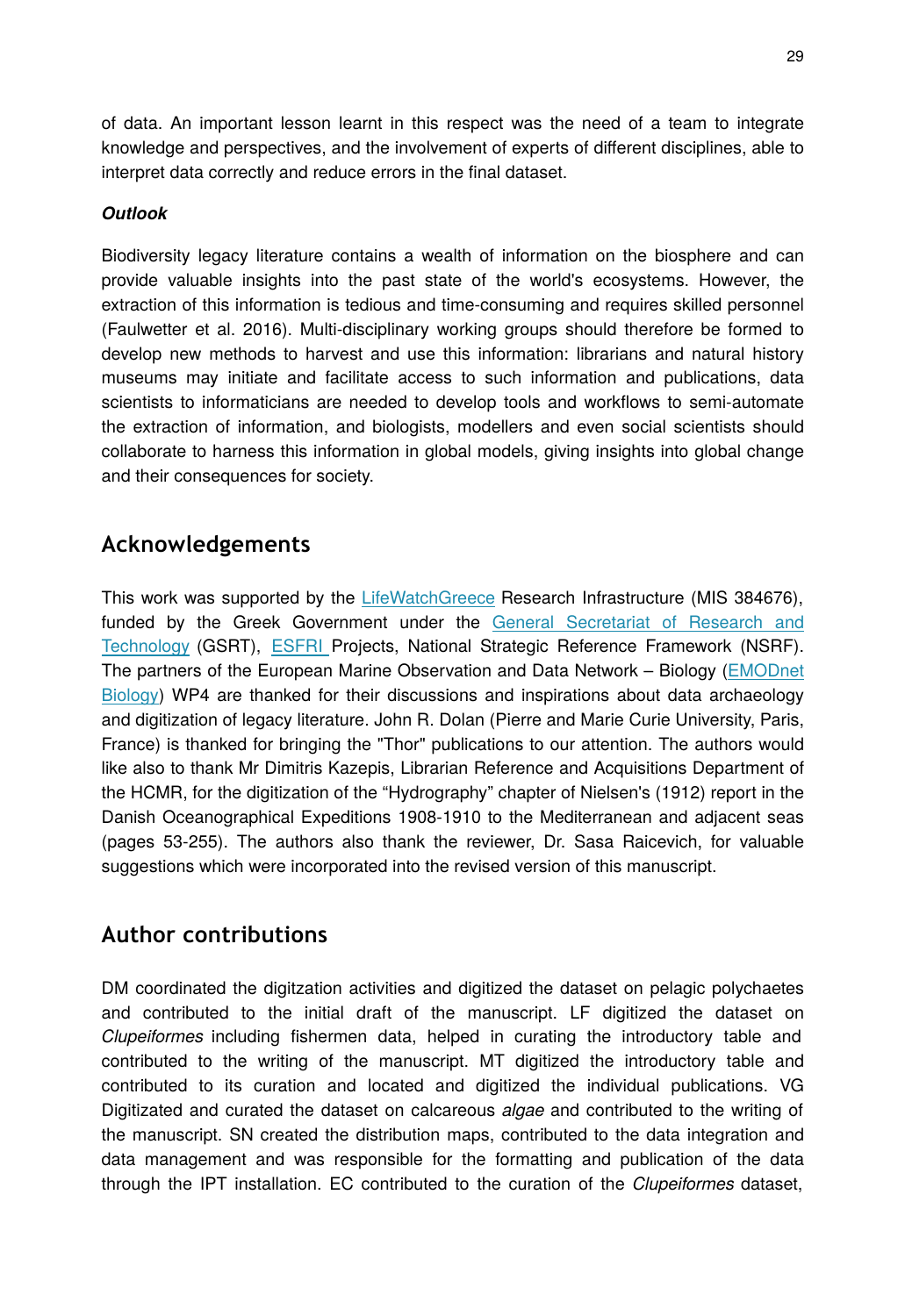was responsible for cross-checking and analysing taxon names and contributed to the writing of the manuscript. WP helped in locating printed publications and additional information on sampling gears and sampling methods at the time. SF initiatiated the digitization of the Thor publications, performed the integration and harmonization of the digitized datasets, including quality controls and data formatting, and contributed to the authoring of the manuscript.

# **References**

- Brunet M, Jones P (2011) Data rescue initiatives: bringing historical climate data into the 21st century. Climate Research 47 (1): 29‑40.<https://doi.org/10.3354/cr00960>
- Chapman AD (2005) Principles of Data Quality, version 1.0. Global Biodiversity Information Facility, Copenhagen, 58 pp. URL: <http://www.gbif.org/resource/80509> [ISBN 87-92020-03-8]
- Fage L (1920) Engraulidae, Clupeidae. Report on the Danish oceanographical expeditions 1908-10 to the Mediterranean and adjacent seas. V2 Biology (A9). Høst & Son, Copenhagen, 1-140 pp.
- Faulwetter S, Pafilis E, Fanini L, Bailly N, Agosti D, Arvanitidis C, Boicenco L, Catapano T, Claus S, Dekeyzer S, Georgiev T, Legaki A, Mavraki D, Oulas A, Papastefanou G, Penev L, Sautter G, Schigel D, Senderov V, Teaca A, Tsompanou M (2016) EMODnet Workshop on mechanisms and guidelines to mobilise historical data into biogeographic databases. Research Ideas and Outcomes 2: e10445. [https://doi.org/10.3897/](https://doi.org/10.3897/rio.2.e10445) [rio.2.e10445](https://doi.org/10.3897/rio.2.e10445)
- Folland CK, Parker DE (1995) Correction of instrumental biases in historical sea surface temperature data. Quarterly Journal of the Royal Meteorological Society 121 (522): 319‑367. <https://doi.org/10.1002/qj.49712152206>
- Graham C, Ferrier S, Huettman F, Moritz C, Peterson A (2004) New developments in museum-based informatics and applications in biodiversity analysis. Trends in Ecology & Evolution 19 (9): 497‑503.<https://doi.org/10.1016/j.tree.2004.07.006>
- Lemoine P (1915) Calcareous algae. Report on the Danish Oceanographical Expeditions 1908-10 to the Mediterranean and adjacent seas. V2 Biology (K1). Høst & Son, Copenhagen, 130 pp.
- Nielsen JN (1912) Hydrography of the Mediterranean and Adjacent waters. Report on the Oceanographical expeditions to the Mediterranean and adjacent seas 1908-1910. V1. Høst & Son, Copenhagen, 72-191 pp.
- Schefbeck G (1996) The Austro-Hungarian Deep-Sea expeditions. Deep-Sea and extreme shallow-water habitats: affinities and adaptations - Biosystematics and Ecology series 11: 1-27. URL: [http://www.zobodat.at/pdf/BioEco\\_11\\_0001-0027.pdf](http://www.zobodat.at/pdf/BioEco_11_0001-0027.pdf)
- Schmidt J (1912) Report on the Danish oceanographical expeditions 1908-10 to the Mediterranean and adjacent seas. Introduction. Høst & Son, Copenhagen, 1-49 pp.
- Shaffer HB, Fisher RN, Davidson C (1998) The role of natural history collections in documenting species declines. Trends in Ecology & Evolution 13 (1): 27‑30. [https://](https://doi.org/10.1016/s0169-5347(97)01177-4) [doi.org/10.1016/s0169-5347\(97\)01177-4](https://doi.org/10.1016/s0169-5347(97)01177-4)
- Sverdrup HU, Johnson MW, Fleming RH (1942) The Oceans, their Physics, Chemistry, and General Biology. 7. Prentice-Hall, New York, 1087 pp.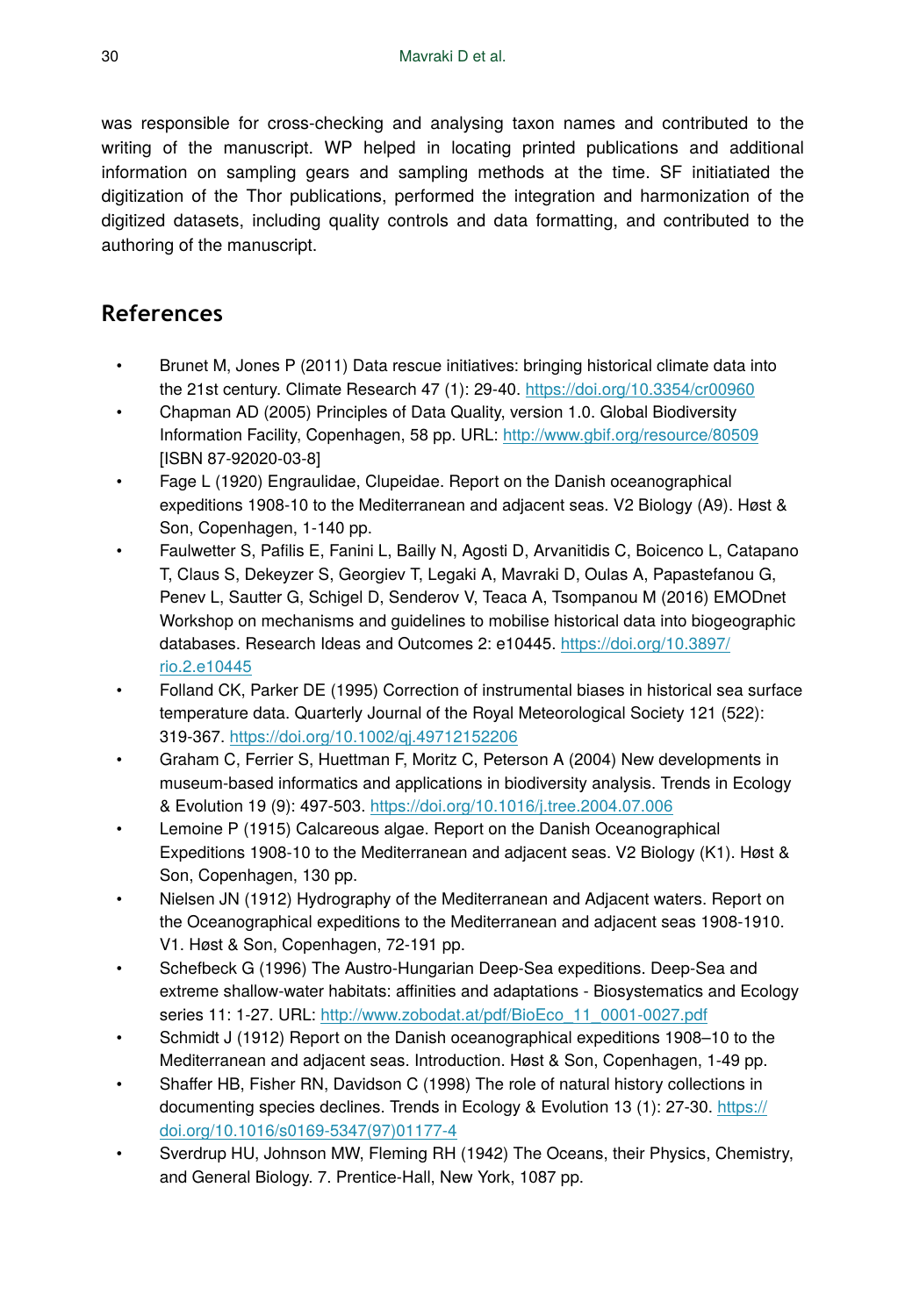- Tingley M, Beissinger S (2009) Detecting range shifts from historical species occurrences: new perspectives on old data. Trends in Ecology & Evolution 24 (11): 625‑633. <https://doi.org/10.1016/j.tree.2009.05.009>
- Wesenberg-Lund E (1939) Pelagic polychaetes of the families Aphroditidae, Phyllodocidae, Lopadorhynchidae and Alciopidae. Report on the Danish Oceanographical Expedition 1908-10 to the Mediterranean and adjacent seas. Vol 2 Biology (E1). Høst & Son, Copenhagen, 1-49 pp.
- Woodruff S, Diaz H, Worley S, Reynolds R, Lubker S (2005) Early Ship Observational Data and Icoads. Climatic Change 73: 169-194. [https://doi.org/10.1007/](https://doi.org/10.1007/s10584-005-3456-3) [s10584-005-3456-3](https://doi.org/10.1007/s10584-005-3456-3)
- WoRMS Editorial Board (2016) World Register of Marine Species. [http://](http://www.marinespecies.org) [www.marinespecies.org](http://www.marinespecies.org)

# **Supplementary materials**

#### **Suppl. material 1: Thor - "Introductory table"**

**Authors:** Sarah Faulwetter, Marilena Tsompanou **Data type:** sampling metadata and environmental information **Brief description:** As the Darwin Core version of this dataset is rather complex in structure, this is a more user-friendly version of the introductory table of the "Thor" expedition, digitized from Schmidt (1912), in csv format (tab-delimited). **Filename:** Thor\_introductory table.csv - [Download](http://arpha.pensoft.net//getfile.php?filename=oo_109397.csv) file (376.37 kb)

### **Suppl. material 2: Thor - "Pelagic polychaetes"**

**Authors:** Sarah Faulwetter, Dimitra Mavraki

**Data type:** occurrence data

**Brief description:** As the Darwin Core version of this dataset is rather complex in structure, this is a more user-friendly version of the occurrence records of the pelagic polychaetes of the "Thor" and other expeditions, digitized from Wesenberg-Lund (1939), in csv format (tab-delimited). Filename: Thor polychates.csv - [Download](http://arpha.pensoft.net//getfile.php?filename=oo_109400.csv) file (174.98 kb)

#### **Suppl. material 3: Thor - "***Clupeiformes***"**

**Authors:** Sarah Faulwetter, Lucia Fanini

**Data type:** occurrence data

**Brief description:** As the Darwin Core version of this dataset is rather complex in structure, this is a more user-friendly version of the occurrence records of the *Clupeiformes* of the "Thor" and other expeditions, digitized from Fages (1920), in csv format (tab-delimited). Filename: Thor clupeiformes.csv - [Download](http://arpha.pensoft.net//getfile.php?filename=oo_109401.csv) file (146.87 kb)

#### **Suppl. material 4: Thor - "Rhodophytes"**

**Authors:** Sarah Faulwetter, Vasilis Gerovasiliou **Data type:** occurrence data